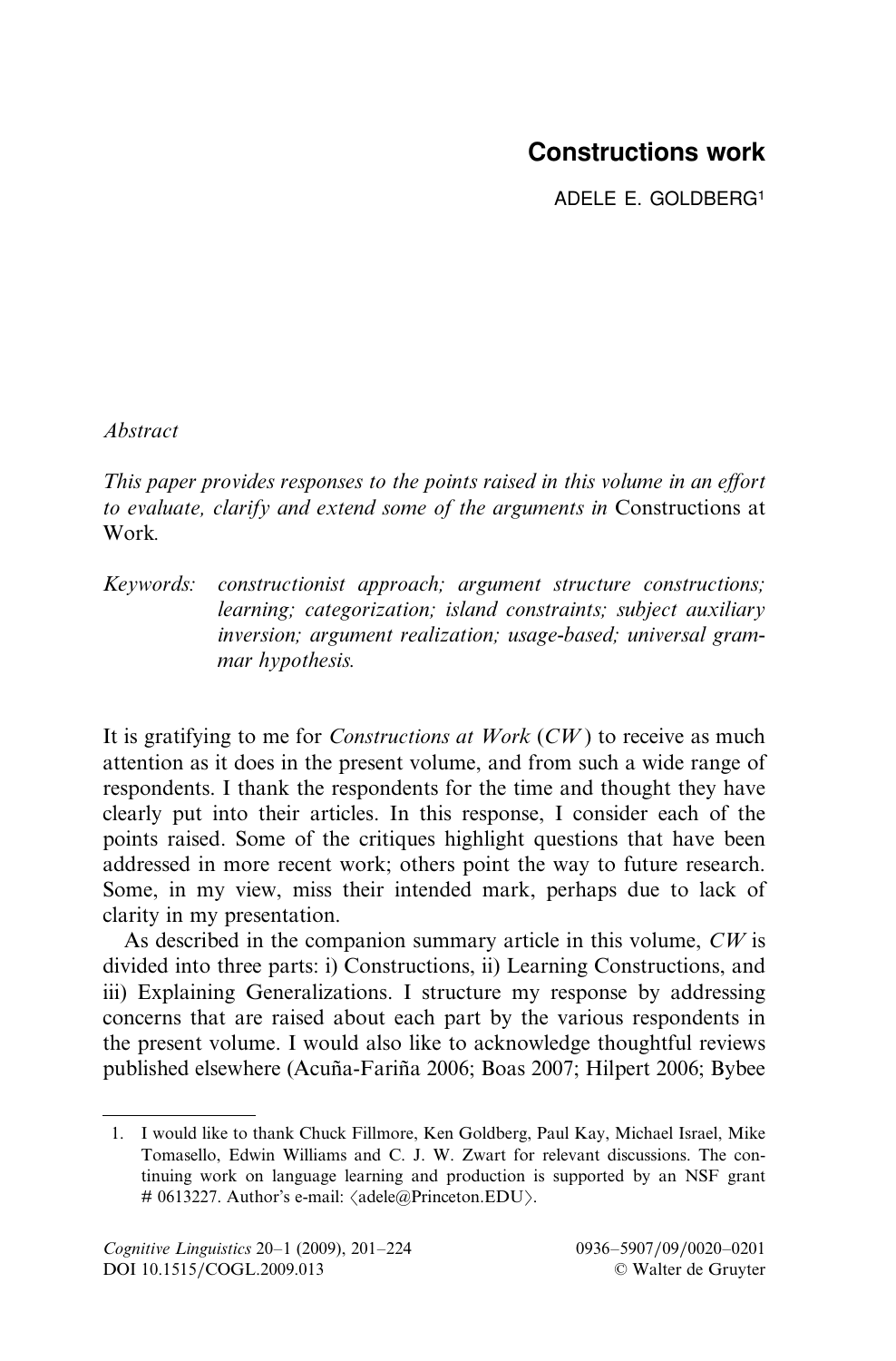2007; Petré 2007; van Valin 2007; Ariel 2008). For the sake of space, I state the content of each chapter only very briefly in this response.

### 1. Constructions

The three chapters contained in part I, ''Constructions,'' provide an overview of the constructionist approach, an explicit defense of the eschewal of derivations in favor of surface structure generalizations, and an argument that we simultaneously learn both item-specific knowledge and generalizations over that knowledge. None of the respondents (nor other reviewers) explicitly take issue with these chapters. In the case of certain researchers (e.g., Bod, Croft, Langacker, Lieven) this is likely because although some of the case studies and specific arguments are new, the general approach is widely shared. But the silence from the mainstream generativist respondents (Lidz and Williams; Borsely and Newmeyer; Crain, Thornton and Khlentzos) to these arguments is somewhat surprising since the recognition of constructions, the adoption of a monostratal approach to argument structure, and the view of language as usage-based would seem to challenge basic assumptions of traditional generative grammar. Of course silence should not be taken as tacit assent.

### 1.1. On the Universal Grammar Hypothesis

At the same time that the specifics of the first part of the book are not challenged, Lidz and Williams and Crain et al. do take issue with an underlying point that is central to these chapters and indeed to the entire book: by emphasizing the role of domain-general factors, learning, and functional motivations for universals and syntactic generalizations, Constructions at Work implicitly questions the Universal Grammar Hypothesis. This hypothesis can be characterized by the following four interrelated claims:

- 1) Domain-specificity: Language acquisition is constrained by representations or principles that are specific to language.
- 2) Universality: These representations or principles are universal.
- 3) Innateness: These representations or principles are not learned.
- 4) Autonomous Syntax: These representations or principles depend on syntactic representations and not their functional correlates.

The fourth claim, Autonomous Syntax, is sometimes treated as independent of the first 3 claims (Borsely and Newmeyer argue in favor of 4 without defending 1–3; conversely Crain et al. argue in favor of 1–3 on the basis of a conceptual generalization, thereby ignoring 4). But traditionally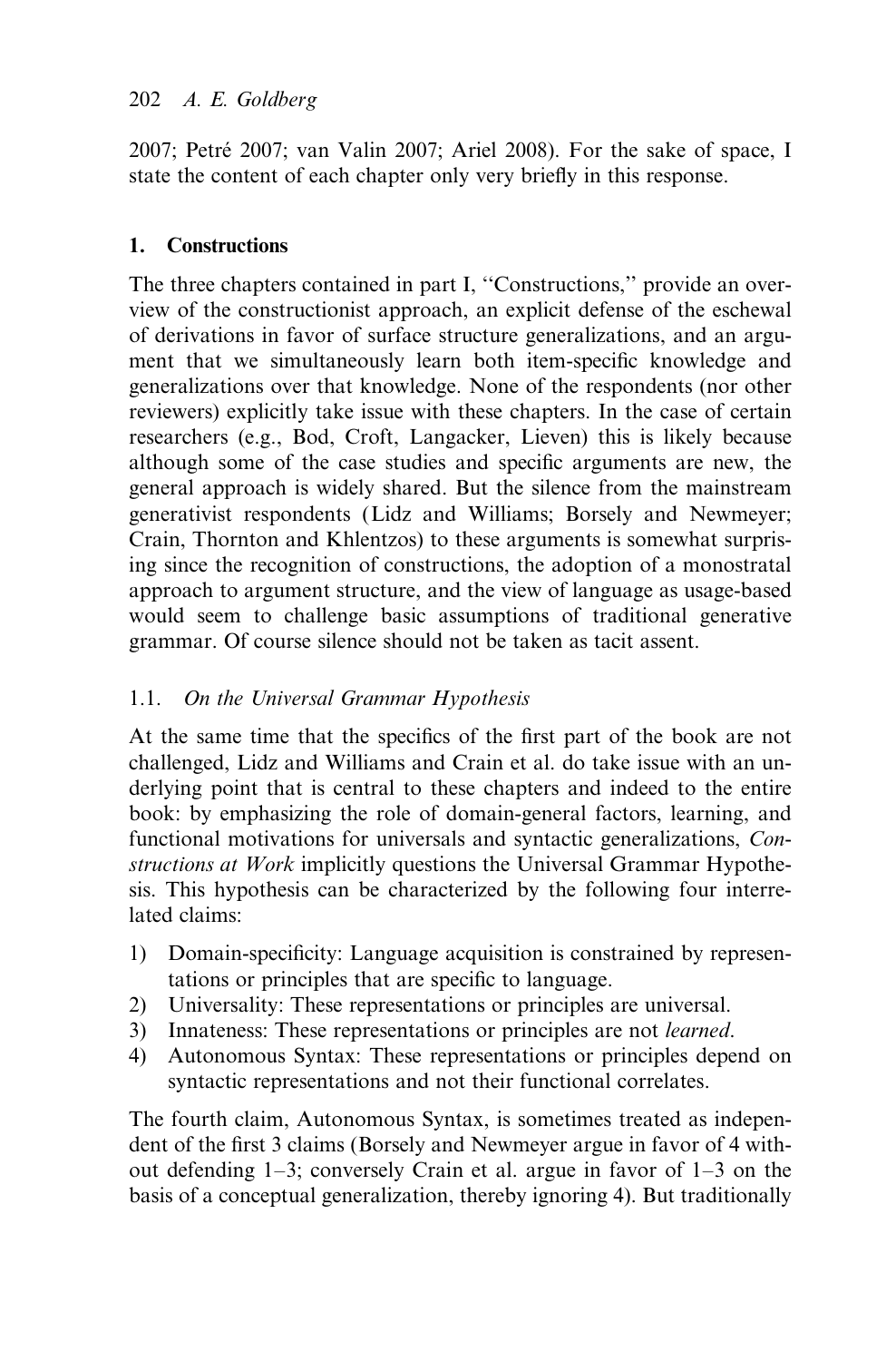the four tenets have all been embraced under the heading of Universal Grammar (as they are by Lidz and Williams).

Is the Universal Grammar Hypothesis true? Clearly no one today believes we are born blank slates. Our biological endowment is what separates us from the star-nosed mole. This is not the issue; the question is whether what separates us involves unlearned linguistic (i.e., domainspecific) representations concerning syntax. Clearly, too, everyone recognizes that there are some universals; the question is whether the universals make reference to autonomous syntactic generalizations, or whether instead they are explicable in terms of domain-general abilities and/or the semantics or pragmatics of the constructions involved (cf. also Bates 1993; Newmeyer 2005 for relevant discussion). Finally, we can all agree that adults have representations that are specific to language (for example, their representations of individual constructions); the question is whether these representations can be learned.

Lidz and Williams point out that we cannot conclude from the fact that some aspects of language acquisition rely on domain-general processes that all aspects of language rely on domain-general processes. Of course this is a logically valid point (see in fact Crain et al.'s discussion of the fact that all speakers readily recognize the lack of a valid inference in this general situation). I don't claim that every aspect of language learning is currently understood in terms of domain-general processes. The issue is, in accounting for language acquisition, should we assume that domain-specific representations that make no reference to function are required? Or should we instead aim to explain language learning on the basis of domain-general (i.e., independently needed) processes and constraints and/or by appealing to the functions of the constructions involved? Occam's razor would dictate that the latter is the preferred strategy, since domain-general constraints and processes are by definition, independently needed, as are the functions of the constructions.

Of course, the simplest hypothesis is not always the right one. The notion of a ''universal grammar'' clearly captures the imagination; it would provide a tidy answer to the perennial question of what makes humans special. It made sense for researchers to explore the possibility of a universal grammar at the time it was proposed (Chomksy 1965), when an understanding of the power of statistical learning and induction were a long way off. But now decades have passed and we are no closer to knowing what sort of representations (or constraints) are included in ''Universal Grammar'' (see also Tomasello 2004; Goldberg 2008).

The critical question is whether we need to appeal to unlearned, syntactic principles that are domain specific. In what appears to be a startling concession, even Chomsky himself has acknowledged that he remains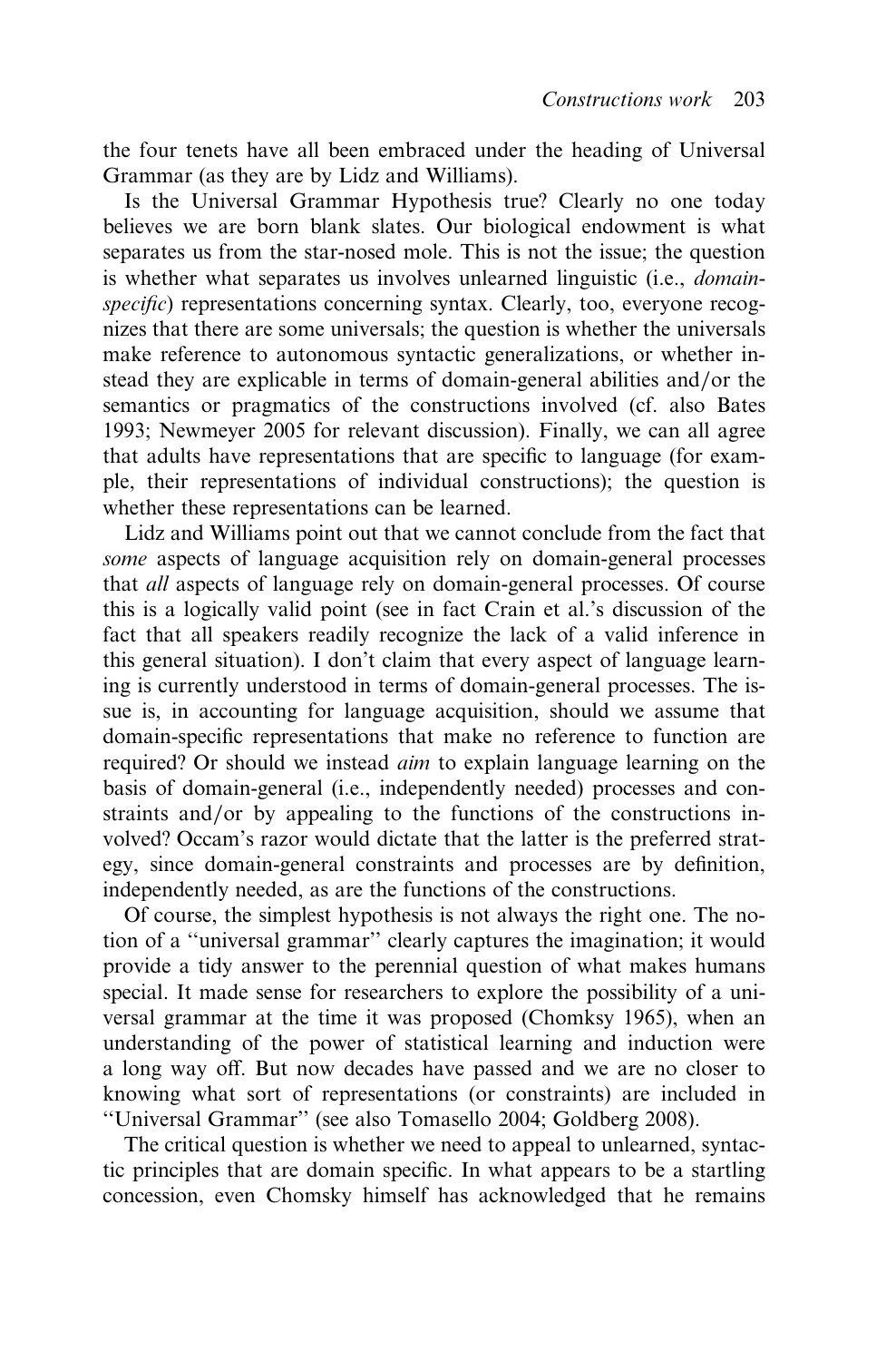unconvinced by any proposals for domain-specific linguistic principles, with the (possible) exception of recursion (Hauser, Chomsky and Fitch 2002).<sup>2</sup> (Crain et al.'s defense of UG is discussed in section 4).

The second three chapters of CW focus on how constructions are learned, why they are learned, and how they are constrained.

#### 2. Learning constructions

The construction-learning experiments described in Chapter 4 of CW demonstrate that a novel construction (i.e., a pairing of both novel form and novel meaning) can be generalized after only 3 minutes of exposure. Lidz and Williams note that these construction-learning experiments leave open the issue of exactly how specific the learning involved was. This is a reasonable point. More recent research has revealed that, in fact, the learning appears to be quite specific and also quite robust. Undergraduate learners are able to produce the novel construction after only three minutes of exposure. The fact that participants are able to use the newly learned construction to describe novel scenes indicates that they are treating what they have learned as language, and that their knowledge of this language is strong enough to be accessed for the sake of production. Moreover, these new results demonstrate an awareness of the specific linking pattern involved: subjects correctly produce  $\langle NP_{\text{theme}} \rangle$  $NP<sub>locative</sub>$  V $>$  order if they are trained with that order, whereas they correctly produce  $\langle NP_{locative} \ NP_{\text{theme}} V \rangle$  order if they are trained on the latter order. Subjects also retain knowledge of the construction after a 7 day delay (Boyd, Gottschalk and Goldberg forthcoming).3,4

<sup>2.</sup> Pinker and Jackendoff (2005) have pled for caution and they do an impressive job detailing candidate domain-specific attributes; for the most part these arguments center on speech and semantics, not on universal principles of syntax. In fact, none of their proposed domain-specific attributes lead to mainstream generative grammar. Jackendoff and Pinker (2005) offer a scathing assessment of the current minimalist approach and argue that a constructionist approach is a viable alternative.

<sup>3.</sup> Lidz and Williams suggest that the novel construction might actually be interpreted as a normal English transitive construction with the object fronted as in something like: ''The rabbit the hat produced.'' However, the semantics, the intonation, and the pragmatics of our novel construction are all inconsistent with this possibility. Most scenes did not involve scenes of creation that could be paraphrased with transitive verbs (e.g., a queen rolling in from off stage cannot be described with  $(*)$  The queen the stage rolled). The intonation used was also not one that would lend itself to a topicalization interpretation; In addition, the topicalization construction only occurs in certain discourse contexts that were not applicable in the context of the experiment (Boyd, Gottschalk and Goldberg forthcoming).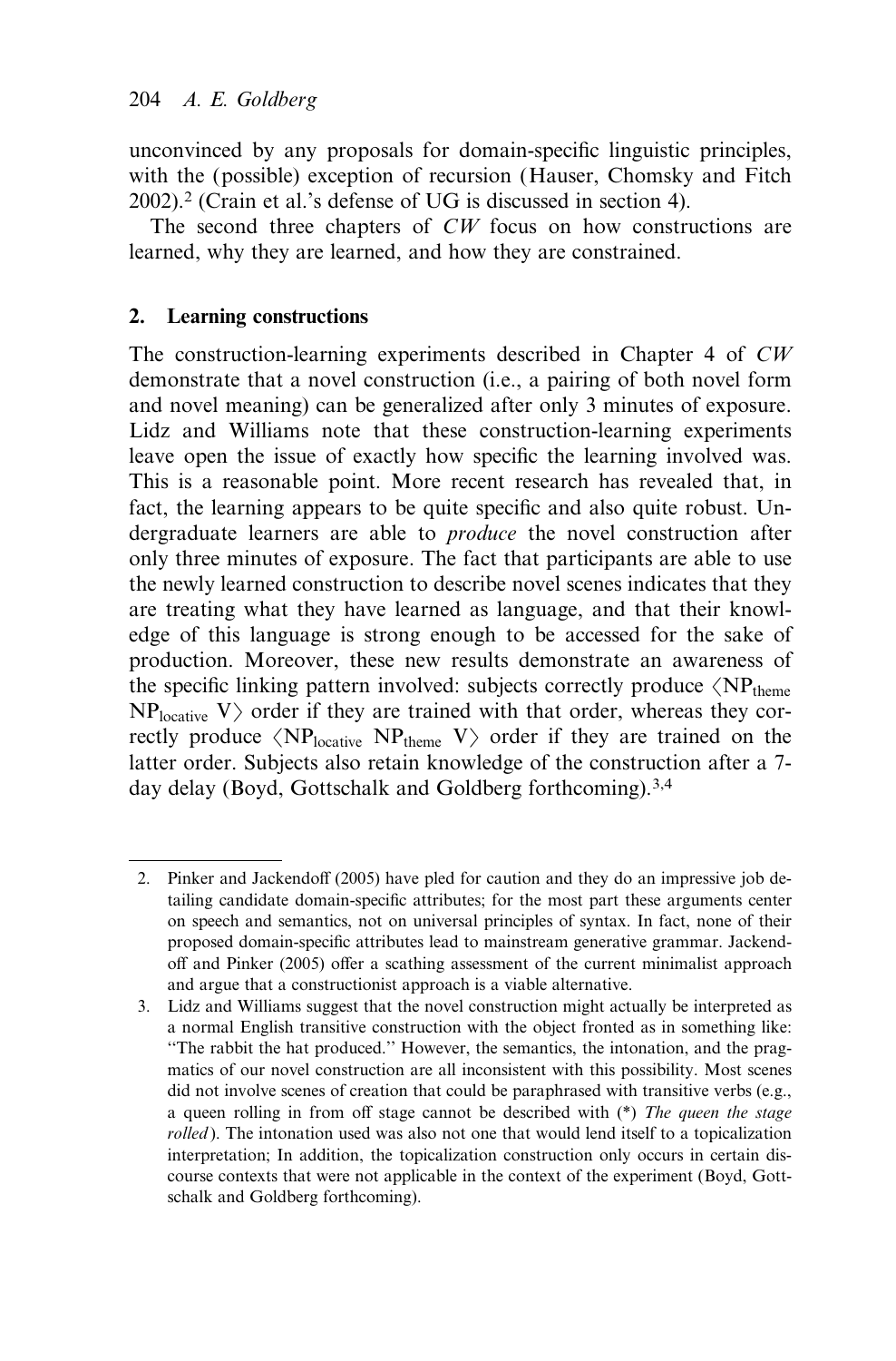As discussed in *CW*, we have found that when overall type and token frequency are controlled for, input that is skewed such that a single nonsense verb accounts for half of the tokens leads to more accurate generalization than input that is more representative (Casenhiser and Goldberg 2005; Goldberg, Casenhiser and Sethuraman 2004). These findings are supported by work in general categorization that has similarly found that input that is skewed such that it contains more prototypical instances is advantageous as compared to more representative input.

Croft notes that the advantage of skewed input appears to be at odds with Bybee's observation that high token frequency correlates with irregularity (Bybee 1985, 1995). As Bybee notes, isolated morphological exceptions require high token frequency to be effectively accessed; low frequency irregulars are more likely to be regularized, presumably because they are not sufficiently entrenched. But this fact should not be misconstrued to entail that the converse holds: that high token frequency necessarily inhibits generalization.  $CW$  observes a critical difference between the morphological cases of high productivity and low-generalization that Bybee discusses on the one hand, and our experimental work on novel construction learning on the other (pg 90). In the case of morphology, high frequency forms likely receive little internal analysis, as Bybee proposes. (This is possibly due to the fact that high token frequency leads to reduction, and reduction leads to internal opacity.) The novel argument structure construction on the other hand must be analyzed, since each token involves distinct arguments. Bybee herself does not take issue with our findings (Bybee 2007, 2008). Moreover, the findings have been replicated in more than one experiment (cf. also Kidd, Lieven and Tomasello 2006) and have now been successfully modeled (Borovsky and Elman 2006; Perfors, Kemp, Tenenbaum and Wonnacott 2007).

Whether or not a construction has "skewed (token) frequency" is determined by considering, the conditional probability that a verb occurs in a given construction (P(verb<sub>i</sub> construction<sub>k</sub>)). For example make accounts for 20% of the tokens of the way construction, far more than any other single verb (Goldberg 1996), so tokens of the construction are

<sup>4.</sup> Lidz and Williams take issue with the wording of a passage describing honeybees' impressive ability to learn generalizations. As described in CW, honeybees are able to learn very general statistical generalizations such as ''The food is in the compartment with the cue that  $\langle$  is the same as / is different from  $\rangle$  the cue that was at the entrance to the first compartment'' (pg 69–70). Strikingly, these insects readily generalize from experience with vertical or horizontal lines to smells or colors. The point of the honeybee discussion is to illustrate even this tiny insect's impressive ability to learn general ''rules.''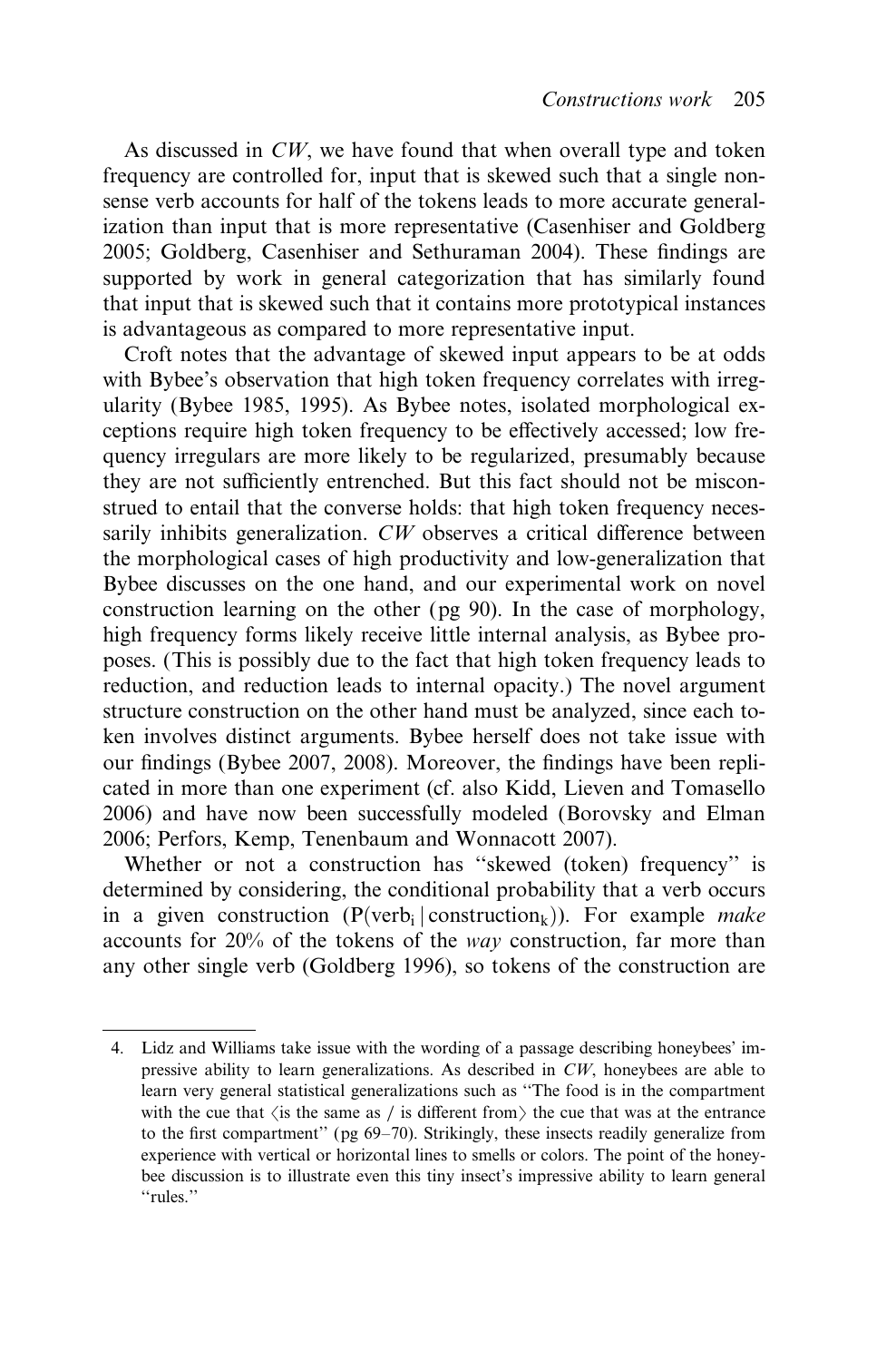skewed toward *make* (P(*make* | way construction) = .20, P(verb<sub>i=/=make</sub> | way construction $k > (0.5)$ . It is not clear that the fact that *make* is frequent overall in the language with a range of different senses is relevant; the fact that the construction is relatively rare in the language is likewise probably irrelevant; whether or not make happens to be the very first verb uttered in the construction is also not relevant (see  $CW$ , Chs. 4–6). What is relevant to determining whether the frequency of an argument structure construction, K, is skewed is the set of conditional probabilities, for all verbs, i = 1 to n, that appear in K, (P(verb<sub>i</sub> | construction<sub>k</sub>).

''Constraining generalizations'' (Ch. 5) suggests that statistical preemption can do much of the work often ascribed to frequency (''entrenchment'') and that degree of openness may supplant the work often ascribed to type frequency (see Goldberg, this volume, for a brief summary). Thus Croft's description of the chapter, which does not adjudicate among the four factors, is not quite accurate. Both statistical preemption and degree of openness are argued to be in evidence in other cognitive domains so that the fact that they are operative in language learning is independently motivated. As Lieven's article emphasizes, the parallels in other cognitive domains is an intended theme of the book.

Lidz and Williams are critical of the claim that speakers have both verb specific and construction-level information about argument structure (Goldberg 1995; CW, Ch. 3–6). They appear to favor the idea of only recognizing construction-level generalizations, but they do not address  $CW$ 's critique of such proposals (see pp 205–213), nor the motivation for recognizing item-specific knowledge (CW, 49–58; cf. also Goldberg 1995 Ch. 5).

Lidz and Williams also point out the truism that learning requires prior biases of one sort or another. One wouldn't know on what basis to generalize if all input were weighted equally without any a priori similarity metrics or attentional biases. And yet this general fact does not require that the metrics or biases must be domain-specific.

''Why constructions are learned'' (Ch. 6) has two main parts. The first part offers experimental and corpus-based analyses that indicate that constructions are at least as strong indicators as verbs of ''who did what to whom.'' Croft raises a concern that the analyses may be biased toward constructional meaning, but this is not the case. Verbs have long and widely been claimed to supply just the sort of meaning at issue (''who did what to whom''), and in fact, our analyses demonstrate that verbs are roughly equally good predictors of this level of meaning. The second part of the chapter discusses structural priming findings that indicate that we generalize on the basis of *both* form and function, an idea consistent with the constructionist approach.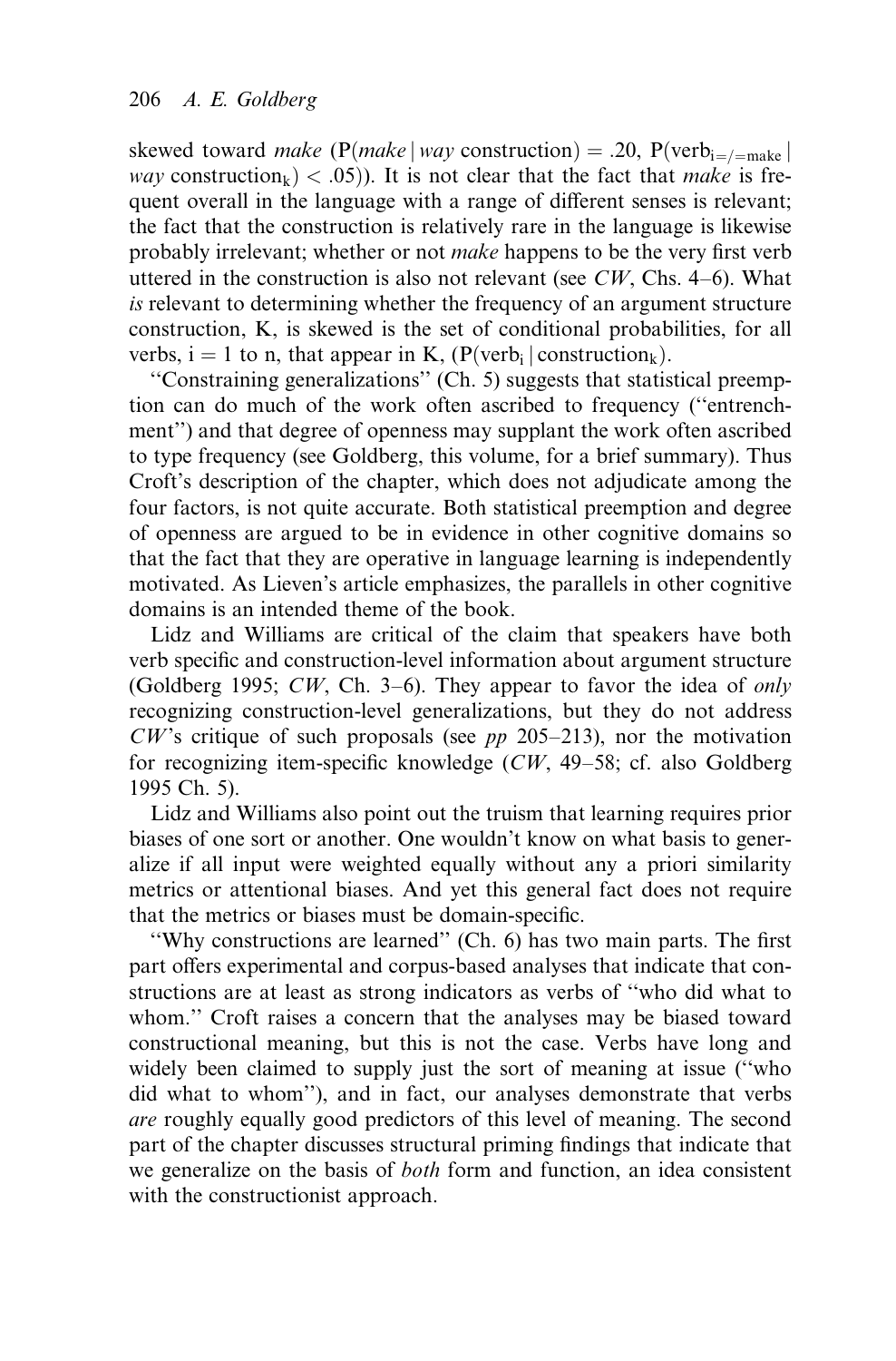#### 3. Explaining generalizations

''Island constraints and scope'' (Ch. 7) brings together and extends a body of previous research that indicates that information structure properties of constructions underlie their sensitivity to long-distance dependencies and scope assignment. In particular, constructions that are ''backgrounded'' are islands, and more topical arguments have wide scope over less topical arguments.

In a separate review article, Bybee (2007) is critical of the use of constructed examples instead of attested data in this chapter. She argues that grammaticality should be equated with familiarity, and suggests that the apparent ill-formedness of certain island violations stems from the lack of similar examples in the input. It is true that intuitive judgments can be unreliable at times, but ill-formed examples must be invented rather than discovered, since they don't occur often in natural speech, and when they occur they don't come marked as ill-formed.

To further investigate the claims made in CW, and as a step towards addressing the issue of judgment reliability, Ambridge and Goldberg (2008) collected judgments systematically in a carefully controlled study. We compare the relative island status of the following sentence complement constructions: ''bridge'' verb complements, manner-of-speaking verb complements and factive verb complements. These sentence types are investigated because they allow us to control for overall length and complexity in a straightforward way. We report a strikingly strong correlation between acceptability judgments and a negation test used to operationalize the notion of ''backgroundedness.'' This provides strong empirical support for the claim that, in the case of sentence complement constructions, information structure properties underlie island effects.

Croft raises an important point when he notes that the cross-linguistic differences in island constraints cannot be fully explained by any categorical generalization, be it syntactic or information structure theoretic. The Ambridge and Goldberg (2008) findings, in fact, strongly support the idea that constructions act as islands to wh-extraction to the degree that they are backgrounded in discourse. Acknowledging certain cross-linguistic differences, we further note that languages appear to select different cutoff points in how backgrounded a constituent may be while containing a gap (cf. Erteschik-Shir 1973; Fodor 1991 for similar suggestions). Thus the recognition that the effects are gradient is central to our more recent work<sup>5</sup>

<sup>5.</sup> Lidz and Williams argue against the idea that constructions that are islands are not within the focus domain, by noting that is possible to have contrastive stress within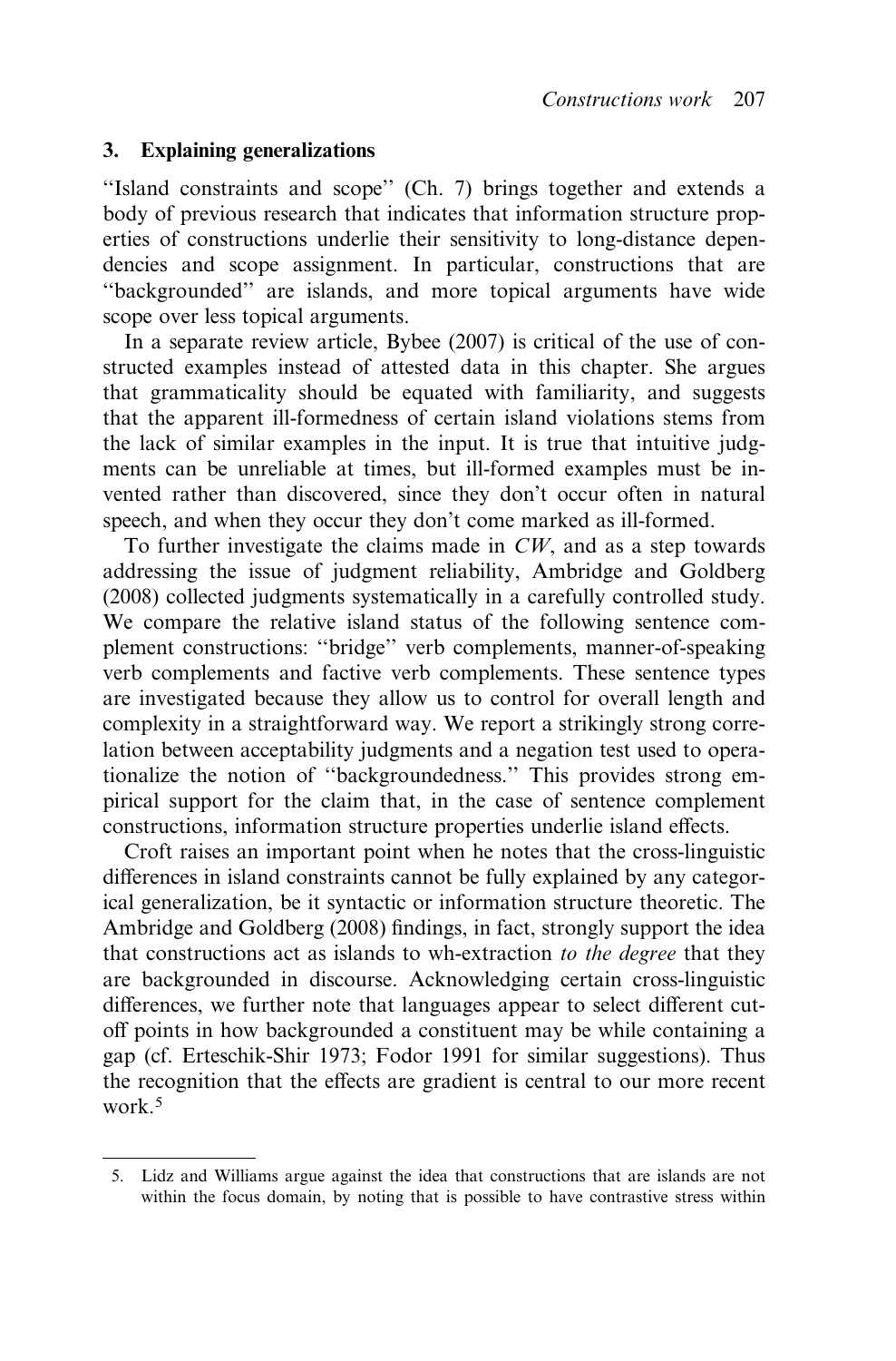#### 3.1. Subject-Auxiliary Inversion

The discussion of subject-auxiliary inversion  $(SAI)$  in Chapter 8 of CW is clearly, by far the most controversial part of the book. It is the sole focus of Borsley and Newmeyer's critique; it is also a centerpiece of Lidz and Williams's response. It is important to bear in mind that the functional motivation suggested for SAI in chapter 8 is the least important to the constructionist's overall aims (although see Goldberg, this volume, for further evidence in its favor). It may turn out that there are recurring surface syntactic patterns that have no functional motivation—we know that in the domain of phonology, generalizations about form are certainly made.6 This is a point that Lieven and Croft also make. The existence of purely syntactic generalizations would only be a powerful blow to the constructionist (non-UG) approach if it turned out that such syntactic generalizations formed an unlearned system of domain-specific representations or principles. But the facts surrounding SAI do not involve a system of syntactic generalizations. Moreover, the surface form of SAI is learnable, and its complicated distribution requires recourse to a usagebased constructionist account.

Chapter 8 counters Newmeyer's (2000: 46) discussion of SAI in which he claims that SAI involves a system ''with formally defined elements entering into systematic interrelationships governed by an internal algebra.'' He thus uses SAI to argue for Autonomous Syntax, traditionally a pillar of the Universal Grammar Hypothesis. Newmeyer had suggested exactly

constructions that are islands. But any part of a sentence can receive contrastive stress. As CW tried to make clear, contrastive stress and metalinguistic focus are orthogonal to the determination of a focus domain (see pg. 131).

Lidz and Williams appear to accept that an information structure account works well for questions: a wh-filler phrase, being discourse prominent, cannot be coindexed with a gap within a backgrounded construction. But they argue that the account does not readily extend to relativization, since the head noun of a relative clause is not necessarily discourse prominent. But the head noun is discourse-prominent within the domain of the long-distance dependency; i.e., the head noun need not be discourseprominent with respect to the entire sentence, it is discourse prominent as it relates to the predicational structure that involves the relative clause.

<sup>6.</sup> I find it interesting that it is hard to find convincing cases of constructional ambiguity: shared syntax and completely unrelated function. If two phrasal patterns were truly associated with unrelated functions, such as the functions of conjunction and passivization, or reflexivization and modification, then their distributional behavior is not likely to be identical. When behavior diverges, we generally decide that the syntax involved is not the same. This is perhaps why purely syntactic generalizations are so hard to find. What is typical is neither ambiguity nor functional identity, but rather polysemy: the same form often has different but *related* functions.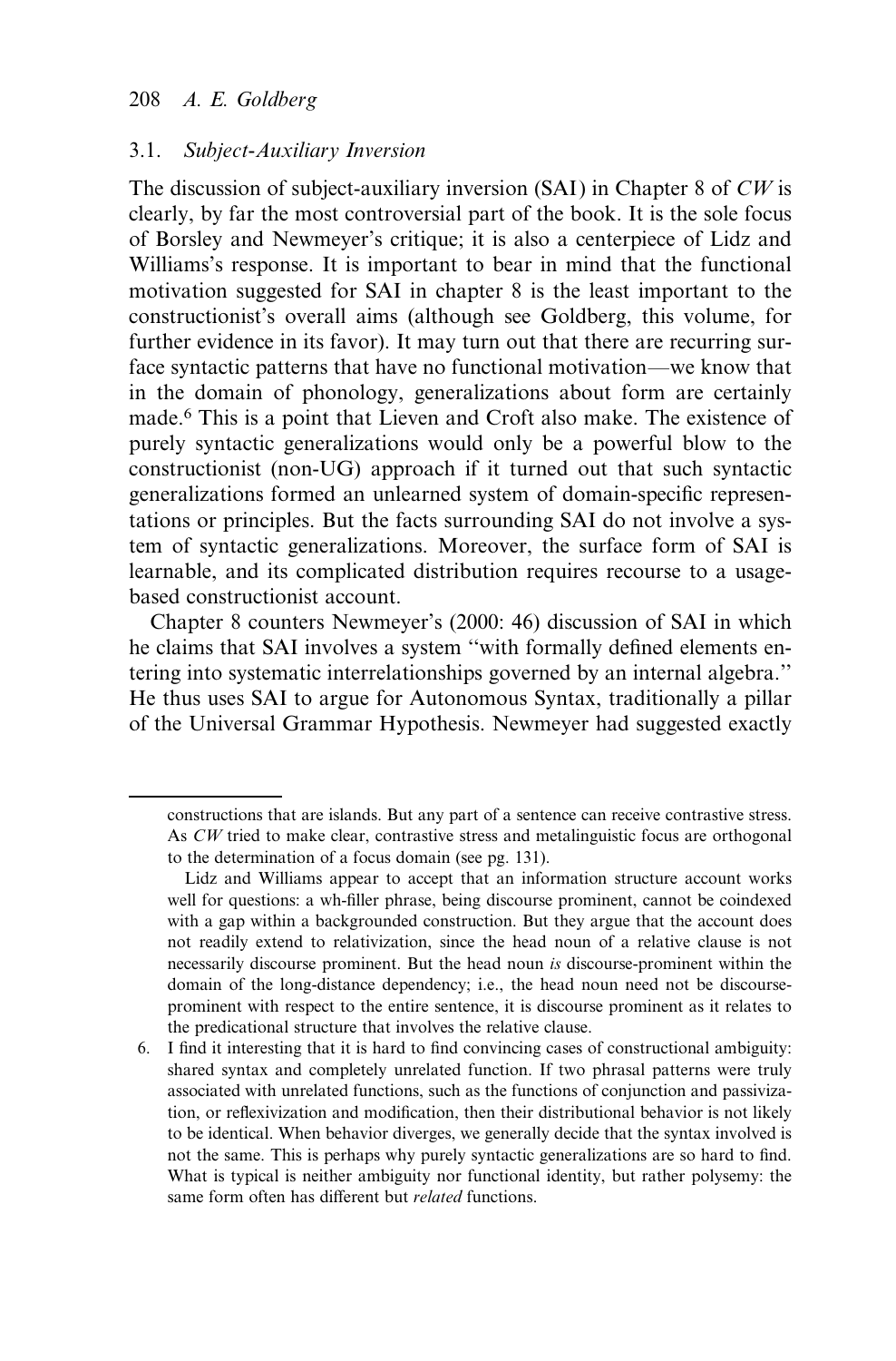two interrelationships: 1) only the highest auxiliary in the full clause containing the subject is inverted and 2) SAI is claimed not to appear in subordinate clauses. CW points out that 2 does not hold (as is acknowledged by Borsley and Newmeyer); for example, exclamatives don't normally appear in subordinate clauses, but they can as long as a subordinate clause is used to convey the speech act of an exclamative as in (5):

(5) Junie B. knew that boy, was she in trouble! (CW, ex. 36a, p. 180).

So the ''algebra'' of ''interrelationships'' reduces to the fact that SAI involves the highest auxiliary in the full clause containing the subject. That this auxiliary is involved and not the first auxiliary in the linear string follows from the functional motivation suggested in  $CW$ ,<sup>7</sup> since it is the auxiliary that may express the polarity of the clause containing the subject that inverts with the subject.

- i. Under no circumstances will I be taking a leave of absence.
- ii. Had I been thinking about the dangers, I never would have done that. (adapted from Borsley and Newmeyer's examples 3c–d).

But clearly, both of these examples are prime examples of non-positivity. Example (i) entails that the speaker will *not* be taking a leave of absence; and (ii) is a counterfactual: the speaker had *not* been thinking about the danger.

Borsley and Newmeyer also cite examples from Green and Morgan (1996) that we can categorize as instances of the following three constructions:

- I. particularly/especially/so SAI: Her genius harmonized and made pleasant and agreeable the most antagonistic shades and tones of colors; and especially did she blend red and yellow ... nal.usda.gov/speccoll/collectionsguide/passmore/ 124ExtBio.pdf
- II. Many NP<sub>indefinite</sub> SAI: ... many a morning did he call upon him to try to get him to school . . . www.sermonindex.net/modules/articles/index.php
- III. Thus SAI: And thus did she firmly hold, and thus does she teach him that listens to her. www.newadvent.org/fathers/0860.htm

Each of these cases is severely limited, yet interesting. Each clearly warrants a constructionist analysis of its own. It is true that none of these patterns is non-positive, but they have other features common to SAI constructions including being non-independent (in the case of I and III) and having unusual information structure (in the case of I, II and III). Insofar as each of these patterns is highly restricted in various ways, these constructions provide evidence in favor of a usage-based constructionist approach.

<sup>7.</sup> The suggestion in  $CW$  is that SAI appears in constructions that systematically deviate from prototypical sentences in sharing some subset of the following attributes: non-positive polarity, non-predicate focus information structure, non-assertive, nondeclarative speech act function, and dependent clause status; non-positivity is argued to be the dominant attribute of the category (following Lakoff and Brugman 1987). Borsley and Newmeyer assert that non-positivity is not applicable to the following sorts of examples: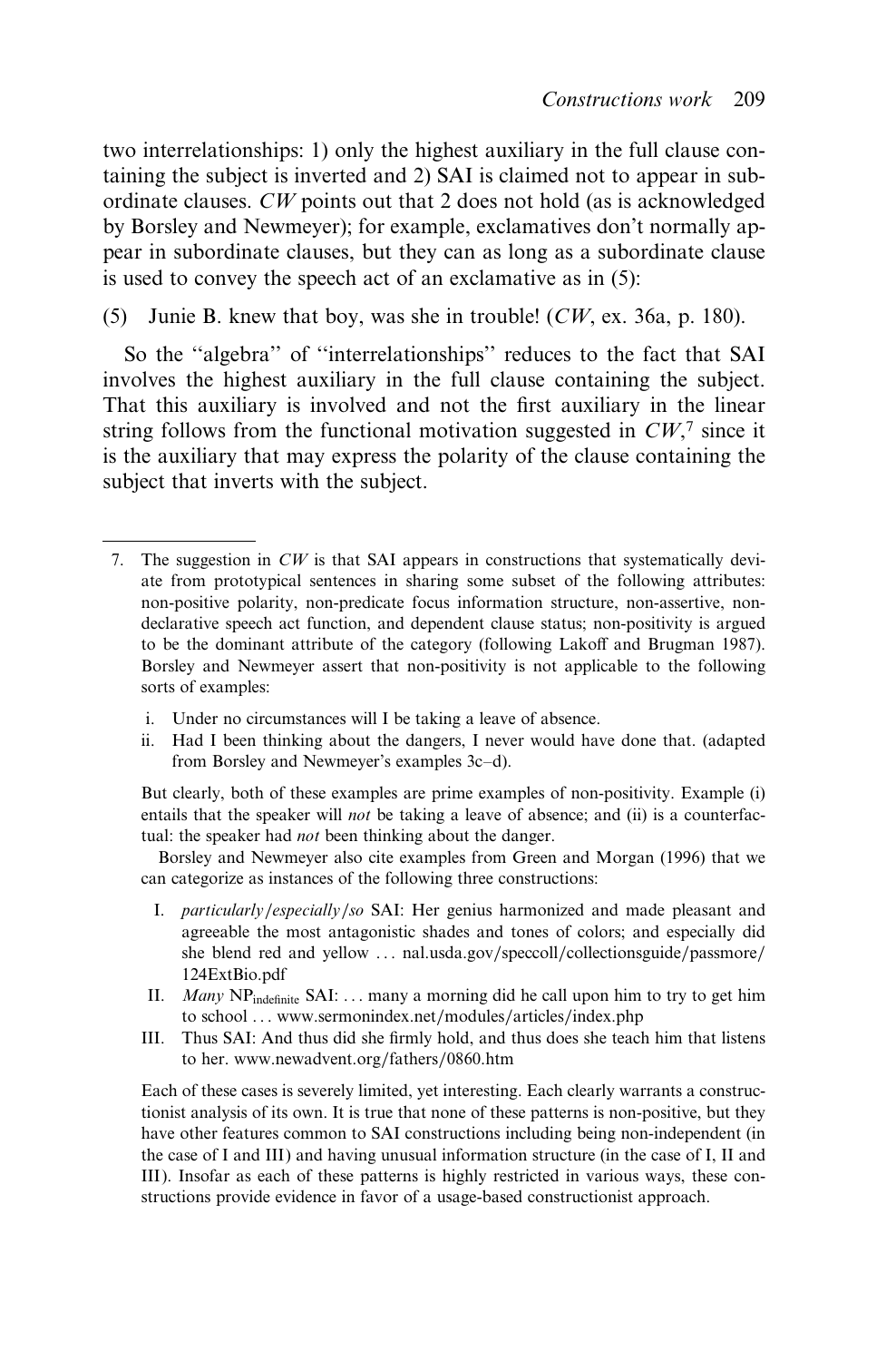But even without any functional motivation, simple recurrent networks (SRNs) can learn to invert the correct auxiliary on the basis of simpler input that children uncontroversially receive (cf. Lewis and Elman 2001; Reali and Christiansen 2005). In particular, the models are able to generalize correctly to produce complex questions (e.g., Is the man who was green here?), after they received training only on simple questions and declarative statements with a relative clause. The networks take advantage of the fact that both simple NPs (the boy) and complex NPs (The boy who chases dogs) have similar distributions in the input generally (see also Bod forthcoming and Perfors et al. forthcoming for symbolic systems that learn SAI). The models predict that learners should occasionally make errors when they involve local strings that are likely to occur in the input, and just this sort of error does occasionally occur in children's productions (Rowland 2007; Ambridge et al. 2006).

Beyond the fact that the auxiliary inverts with the subject, there are a host of idiosyncrasies: in some constructions, only a subset of auxiliaries can appear (counterfactual conditionals, wishes/curses); some constructions prefer lexical subjects and disallow third person singular subjects (comparatives); in some constructions the inversion is obligatory  $(y/n)$ questions) in others it is optional (comparatives); some constructions require an initial phrase of a certain type (exclamatives, negative and positive rejoinders); some constructions require VP ellipsis in the inverted clause (comparatives). Clearly any system that allowed any subject to invert with any auxiliary would overgeneralize rampantly in a way that children are not likely to do. A non-constructionist, general syntactic account would predict that children should produce the following sorts of overgeneralization errors found in 6a–e. However, it seems highly unlikely that children actually make such errors.

- (6) a. \*Should Mom orphan you! (Curse with SAI involving should instead of may)
	- b. \*I am faster than is it! (Comparative with third person subject referring to, say, a train)
	- c. \*Many a night hasn't my sister wet her bed. (*Many NP*<sub>indefinite</sub> SAI construction; it cannot occur with negative auxiliaries)
	- d. \*Actually have I learned this very well. (SAI with positive adverb actually).
	- e. \*Better you go! (SAI with better, which otherwise acts as an auxiliary but does not allow SAI; see Sag forthcoming)

Moreover, children also do not suddenly produce all SAI constructions at the same time. For example, they learn to produce (certain) yes/no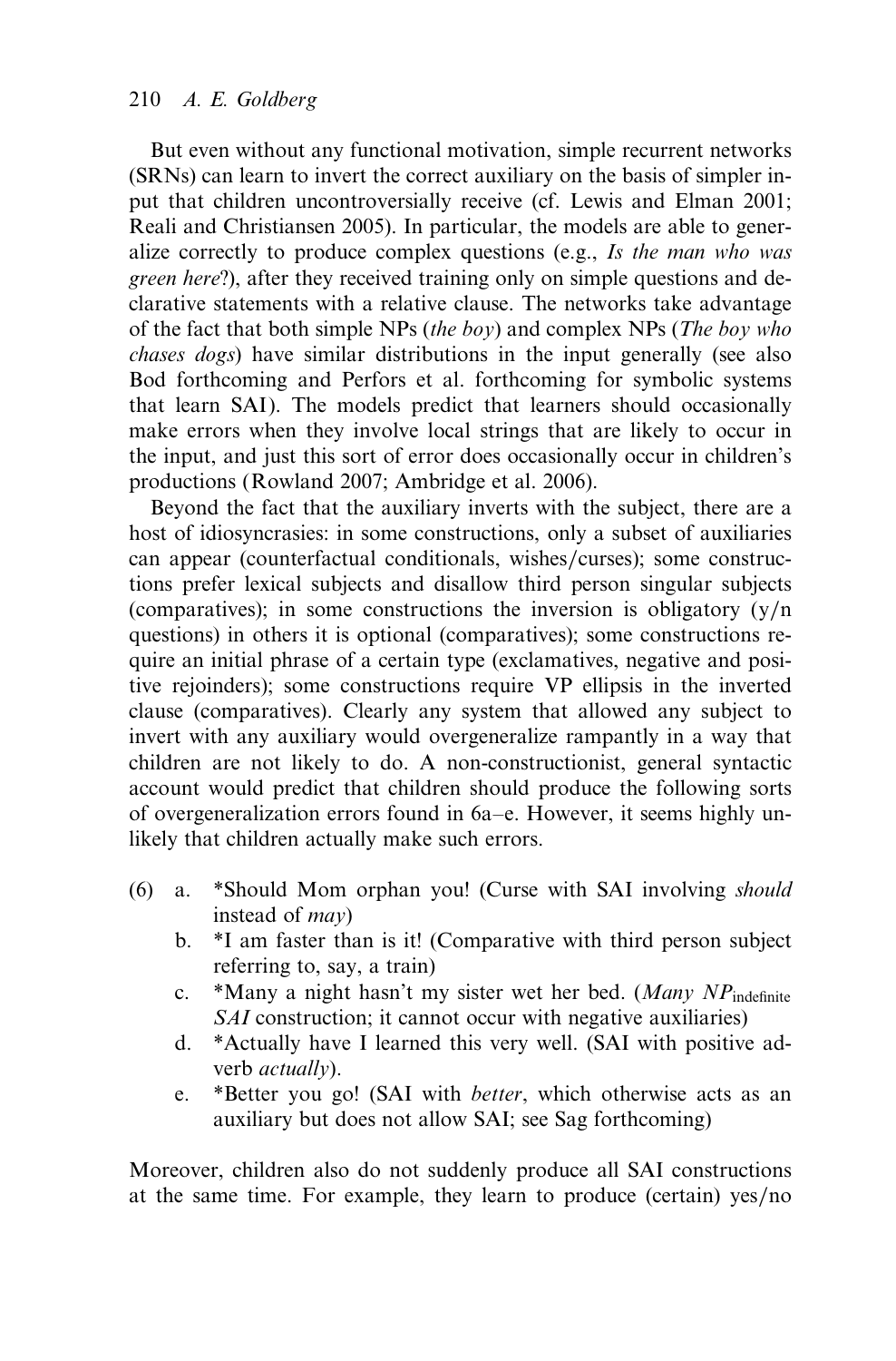questions well before they ever produce SAI in comparatives, and many speakers never do invert in comparatives.

Borsley and Newmeyer observe, ''It is certainly the case that within a construction-based approach it is necessary to recognize a number of SAI constructions, each with its own semantic-functional properties.'' Lidz and Williams adopt a generative proposal that SAI's properties follow from a general process of ''head-raising'' to a silent complementizer position (how example 5 would be generated on this view is decidedly unclear since there is an overt complementizer in the complementizer position); but there is no explanation of why this very general process results in SAI in only a handful of constructions in only a few languages, nor an account of how the functions of the inverted and uninverted versions differ.<sup>8</sup> Clearly recognizing the particular constructions involved is necessary for any account: each of the constructions has distinct formal and functional properties and there is no way of strictly predicting which constructions will have SAI and which not. It is just as possible to stipulate in a constructionist framework as it is in a generative one (cf. Croft's suggestion), but the question is whether the set of constructions that exhibit SAI are best simply stipulated, or whether instead they should be recognized to form a network of related cases. The data discussed in CW (and in Goldberg this volume) argues that the constructions are related; psycholinguistic experiment would be required to demonstrate that these relationships are mentally represented. In any case, it is clear that the formal generalization does not extend beyond the simple fact that non-canonical ordering of the highest auxiliary and subject exists.

<sup>8. &#</sup>x27;'Head raising'' is supposed to capture the claim that heads 'move' only to head positions. In the case of SAI, it requires the assumption that the first auxiliary is the head of a clause and that it moves to a complementizer position which is analyzed as the head of a clause  $+$  complementizer (S|). Again, this analysis fails in the case of embedded instances of SAI that contain an overt complementizer (e.g., that). Chomsky (2001) has moreover claimed that head-raising has no semantic consequences and therefore is not part of ''narrow syntax'' but is only part of ''PF'' (phonological form); this analysis would leave the incontrovertible functional effects of inversion that exist in the case of many SAI constructions unexplained.

At the same time, there is a general tendency for constraints to be *local*: a head generally constraints its daughter and sister constituents and not its nieces or grandnieces. Depending on where in the tree the auxiliary is assumed to attach, it may follow from a locality constraint that it is the highest auxiliary that inverts with the subject. Yet a full account of locality requires an analysis of exceptional cases (see Sag 2007), and the generalization cries out for a functional motivation, possibly in terms of possible relevant scope of predication. In any case, the general observation that constraints tend to be local clearly does not absolve us from an accounting of which constructions require or allow SAI and which do not allow SAI.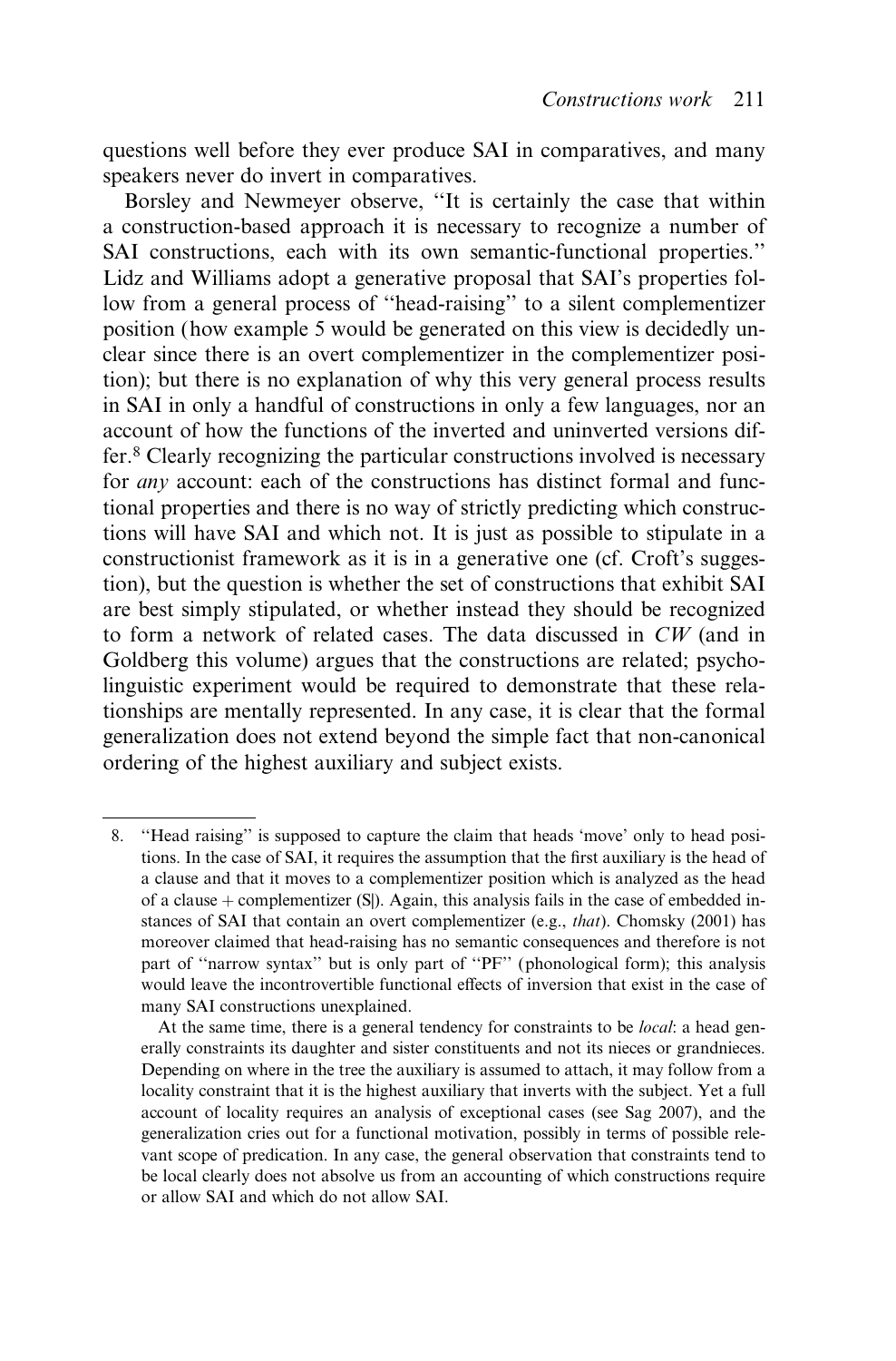#### 3.2. Universals of argument realization

Lidz and Williams appear unimpressed by the domain-general explanations of linguistic universals proposed in chapter 9, ''Cross-linguistic generalizations in argument realization.'' But they do not address any of the proposals made in that chapter (e.g., about linking or argument omission; see Goldberg this volume). In my mind, perhaps the best candidate for a universal that is readily explained by domain-general processes involves the generalization proposed by Lidz himself as evidence for Universal Grammar (Lidz et al. 2003). Lidz had proposed a principle of UG that would dictate that the number of semantic arguments should match the number of syntactic complements (cf. the ''theta criterion''). My critique of the claim is that the general tendency (and it is clearly only a tendency) follows from Gricean principles: if an argument is expressed it is assumed to be relevant and if an argument is relevant and non-recoverable then it must be indicated. There is a lengthy discussion of the idea in CW that I won't repeat here (pp 187–197; cf. also the short description in Goldberg this volume, section 9). CW's discussion also addresses Lidz's subsequent defense of his proposal, finding it lacking (194).<sup>9</sup>

#### 4. Other generalizations

Crain et al.'s discussion actually does not make contact with the content of CW, but their observations are nonetheless worth addressing. Their critique rests on the existence of certain conceptual facts and a certain constraint on coreference possibilities. They claim that an account of these facts requires appeal to Universal Grammar. We could follow Scholz and Pullum and observe that ''It would surely be a pyrrhic victory if linguistic nativism were true simply in virtue of one solitary unacquired or unlearned contentful linguistic principle, everything else being learned'' (Scholz and Pullum 2006). Yet it is worth trying to address the proposed universals insofar as they force us to think deeply about language.

It has been a strength of generative linguistic analyses that they have sought explanations for the often complex ways in which individual constructions interact: what are the scope possibilities when construction

<sup>9.</sup> Oddly, Croft seems to imply that I take the ''deprofiled object construction'' (Goldberg 2005) to involve definite (as opposed to indefinite) null arguments. It is not relevant to the pragmatic mapping principles proposed, but the construction is explicitly recognized to involve indefinite null arguments (pg 196). In his remarks, Croft also notes several of his own papers that I failed to cite (see also Petre 2007 for mention of this oversight). For this I apologize.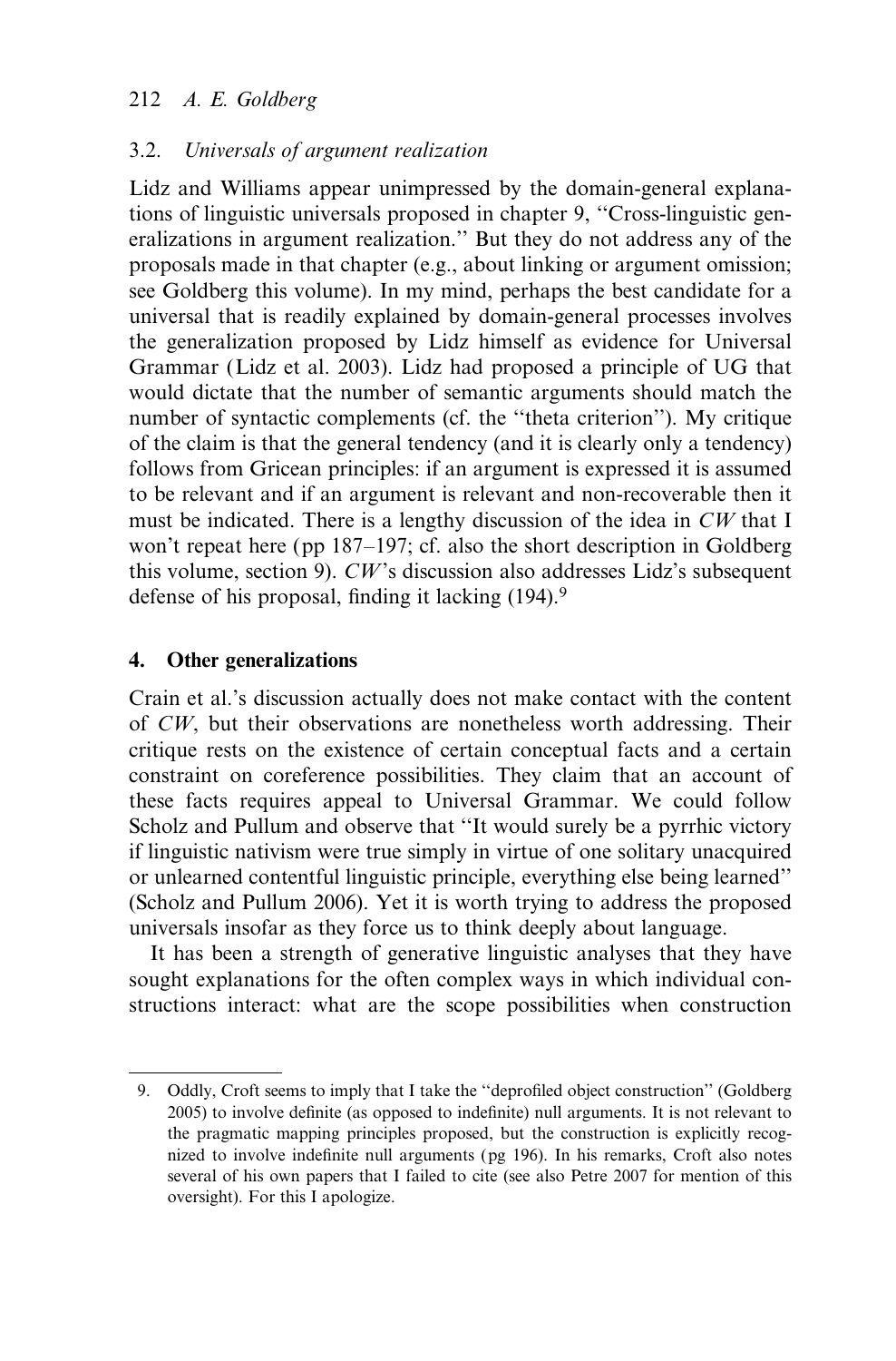A unifies with construction B and why do only these possibilities exist? How does negation interact with construction C? Much work in constructionist approaches, including my own, has emphasized the properties of individual constructions, but it is clearly important to focus on their interactions as well.

The semantic facts raised by Crain et al. culminate in the observation that ''in negated universally quantified statements . . . disjunction licenses a conjunctive implication in the predicate phrase, but not in the subject phrase.'' As stated, the generalization sounds rather arcane, so that it really does seem to raise a learnability problem: what would possess a child to come up with such a generalization, particularly if we grant that the relevant sentences are likely rarely encountered? However, it is possible to untangle the generalization and see that only very basic entailments that any rational system would make are required.

We first need to recognize the basic fact that universally quantified statements can generally be captured by conditionals: All men are mortal if and only if, for all entities x, if x is a man, then x is mortal. Thus a negated universally quantified statement can be captured with the generalization in (i) (I use the formal semantic notation here only for convenience; the use of these conventional symbols is inconsequential to the point). From the representation in (i) we can deduce the representation in (iv).

| i) $\neg \forall x (Px \rightarrow Ox)$ | Representation of a negated universally quanti-                                            |
|-----------------------------------------|--------------------------------------------------------------------------------------------|
|                                         | fied statement: "It's not the case that all P's are                                        |
|                                         | $\mathbf{O}^n$                                                                             |
|                                         | ii) $\neg \forall x (\neg Px \lor Qx)$ Meaning of $\rightarrow$ , inclusive "or," negation |
|                                         | iii) $\exists x \neg (\neg Px \lor Qx)$ Meaning of "for all" and "there exists"            |
|                                         | iv) $\exists x (Px \& \neg Qx)$ Meaning of "and" and inclusive "or" (DeMor-                |
|                                         | gan's law)                                                                                 |

Q, the predicate phrase in the statement being represented in (i) is negated in (iv); it is negated whether it is a simple predicate ''is a tomato'' or whether it happens to be a disjunction. Thus a negation of a universally quantified statement entails that the consequent but not the antecedent is negated. We have thus arrived at Crain et al.'s observation by appealing to simple principles of general rationality. Generalizations that depend on meaning are not evidence for the Universal Grammar Hypothesis insofar as UG is supposed to involve principles of syntax.

An important moral that can be drawn, however, from Crain et al.'s example is that interpretation often depends on larger sentential contexts. This is clearly true. In fact, interpretations often depend on discourse context and world knowledge as well. Consider the following examples: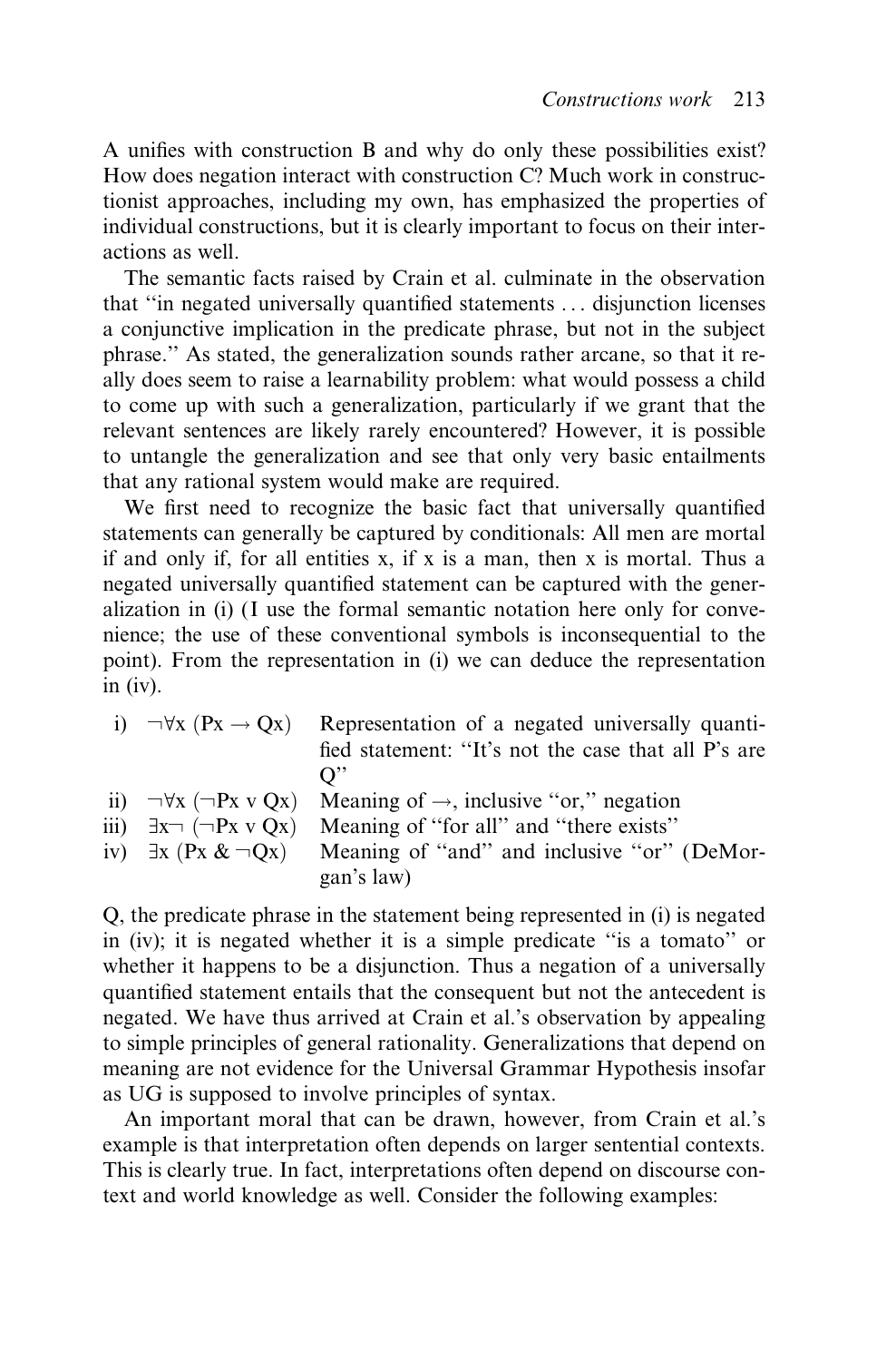- (7) When it rains in California, everyone is happy. (Charles Fillmore, p.c. circa 1987)
- (8) Is everybody present? (Geurts 2000: 528)

In (7), the understood range of the universal quantifier is ''everyone in California'' since people in, say, New Jersey, don't generally care if it rains in California.<sup>10</sup> The narrowing of the domain of discourse is conveyed by the antecedent clause. In (8), the understood range of the universal quantifier is ''everyone who is expected to be here'' a narrowing of the domain of discourse that comes from the discourse context. Thus although appeals to very local contexts depending only on  $n$  immediately surrounding words (n-grams) are currently popular in usage-based accounts, it is often clearly necessary to appeal to sentential and contextual information in order to arrive at natural interpretations (see, e.g., Lakoff 1987; Langacker 1987).

The second generalizations that Crain et al. offer is "Principle C," namely that lexical NPs or proper names must not be c-commanded<sup>11</sup> by their antecedents. Thus in He said Max was drinking wine, he cannot refer to Max since it c-commands Max. Crain et al.'s argument is stated in general terms: children are said to be unable to learn an absence of an interpretation. Therefore the generalization must be unlearned or innate. This argument is falsified by the observation that children routinely do learn the absence of interpretations when it comes to word meanings. That is, they learn what thousands of polysemous words mean and *what* they do not mean. Children have to learn that man refers to either all humans or only male humans, while *human* refers to humans and *not* only male humans. No one wants to say that the meanings of individual words and their corresponding labels in each individual language are in any sense innate; clearly children have to learn what the individual labels in their language refer to and what they do not refer to.

Still, the statement in terms of c-command remains sufficiently elegant. syntactic, and mysterious that it has convinced some of the validity of Universal Grammar. Unfortunately the facts on the ground are less elegant and less purely syntactic (albeit possibly as mysterious) as they appear at first. MacWhinney for example notes the following contrasts:

<sup>10.</sup> It is possible to get an interpretation involving schadenfreude among non-Californians in which everyone does refer to ''all people'' but this is not the most accessible interpretation.

<sup>11.</sup> A is said to "c-command" B iff A does not dominate B, nor does B dominate A, and if the first (branching) node that dominates A dominates B.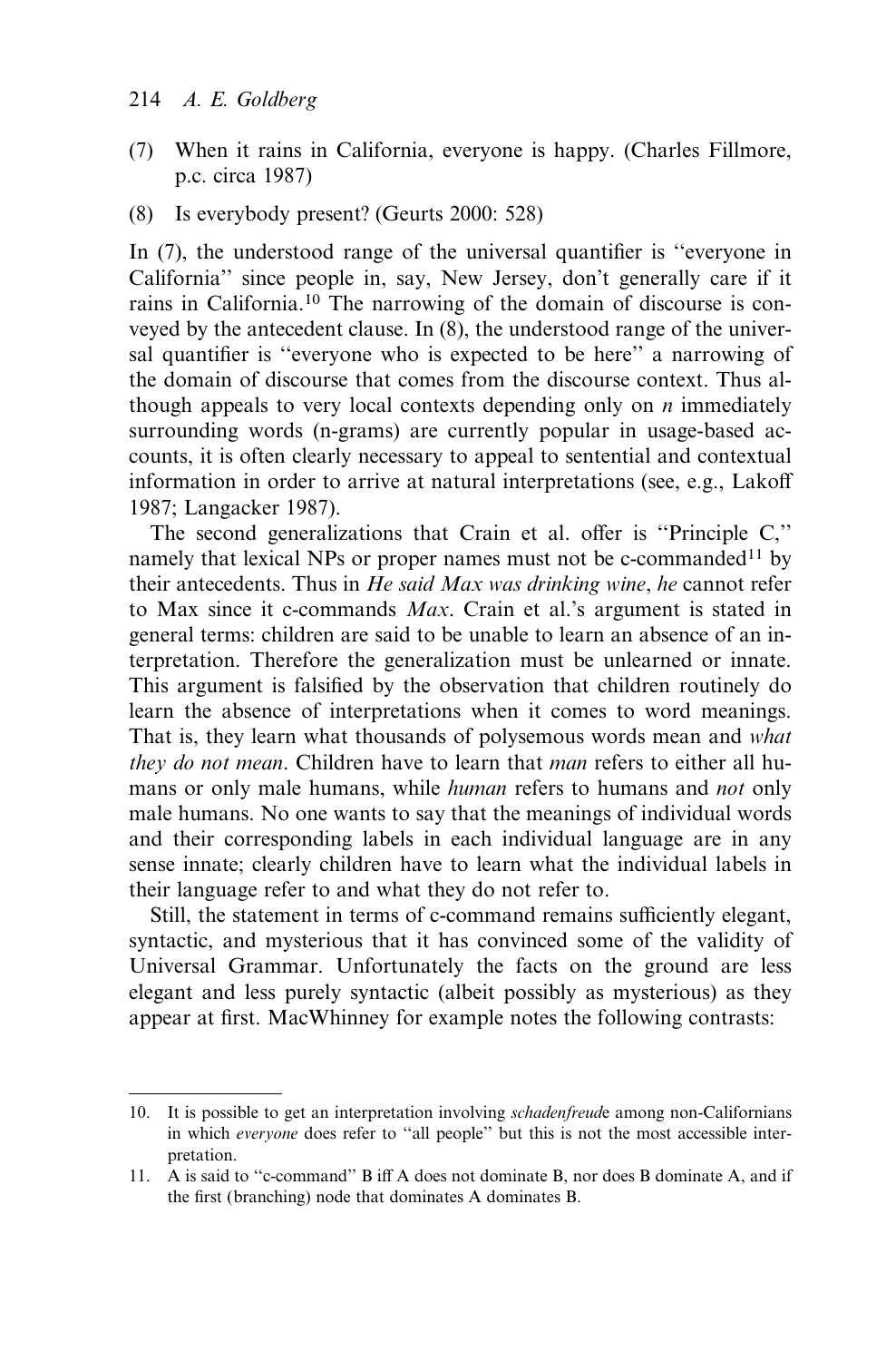- (9) a. \*Shei came back from vacation when Maryi saw a stack of unopened mail piled up on her front door.
	- b. She<sub>i</sub> had just come back from vacation when Mary<sub>i</sub> saw a stack of unopened mail piled up on her door. (MacWhinney 2005).

The syntactic relationship between she and Mary remains the same in both sentences (most analyses would recognize she to c-command Mary) and yet (9a) is unacceptable while (9b) is perfectly natural.)

Rinehart (1983) noted that an impossible interpretation exists across sentences as well as within them, a fact that is not easily explained by appeal to any existing version of Universal Grammar since UG pertains to isolated sentences not connected discourse.

 $(10)$  # She<sub>i</sub> called. Mary<sub>i</sub> came in.

Crain et al. do not discuss these or other existing counterexamples to the c-command account, and do not acknowledge that alternative proposals aim to address the fuller range data (e.g., Culicover and Jackendoff 2005; van Hoek 1995; Levinson 2000; MacWhinney 2005).

There have been many other intriguing proposals for aspects of UG that I have not discussed. Clearly each of these should ultimately be considered on its own merits. What chapter 9 of CW aimed to do was to consider several of what I took to be the most compelling generalizations that appear to argue in favor of Universal Grammar within the domain of argument structure; it was argued that in none of these cases, is it at all obvious that UG is required. As noted in section 1, whether this strategy is legitimate depends on what we take the null hypothesis to be. If we assume UG until proven otherwise, then I (and really anyone) am destined to fail, since it is impossible for any one person to fully address all of the UG oriented proposals that exist. The goal in chapters 7–9 was to convince readers that the other tack was worth pursuing: that by paying close attention to functions and frequencies as well as to form, insightful and non-stipulative explanations may be discovered.

#### 5. On formalization

Bod correctly observes that CW provides no ''input-output procedure'' or explicit formal model that generates new utterances on the basis of previous utterances. He cites much relevant exciting new work in computational modeling (although much of it is aimed at parsing and not at production or interpretation, the latter being much more daunting tasks).<sup>12</sup>

<sup>12.</sup> In my defense, the majority of the work Bod cites was published, as he acknowledges, in conference proceedings, and, in fact, well after  $CW$  was submitted for publication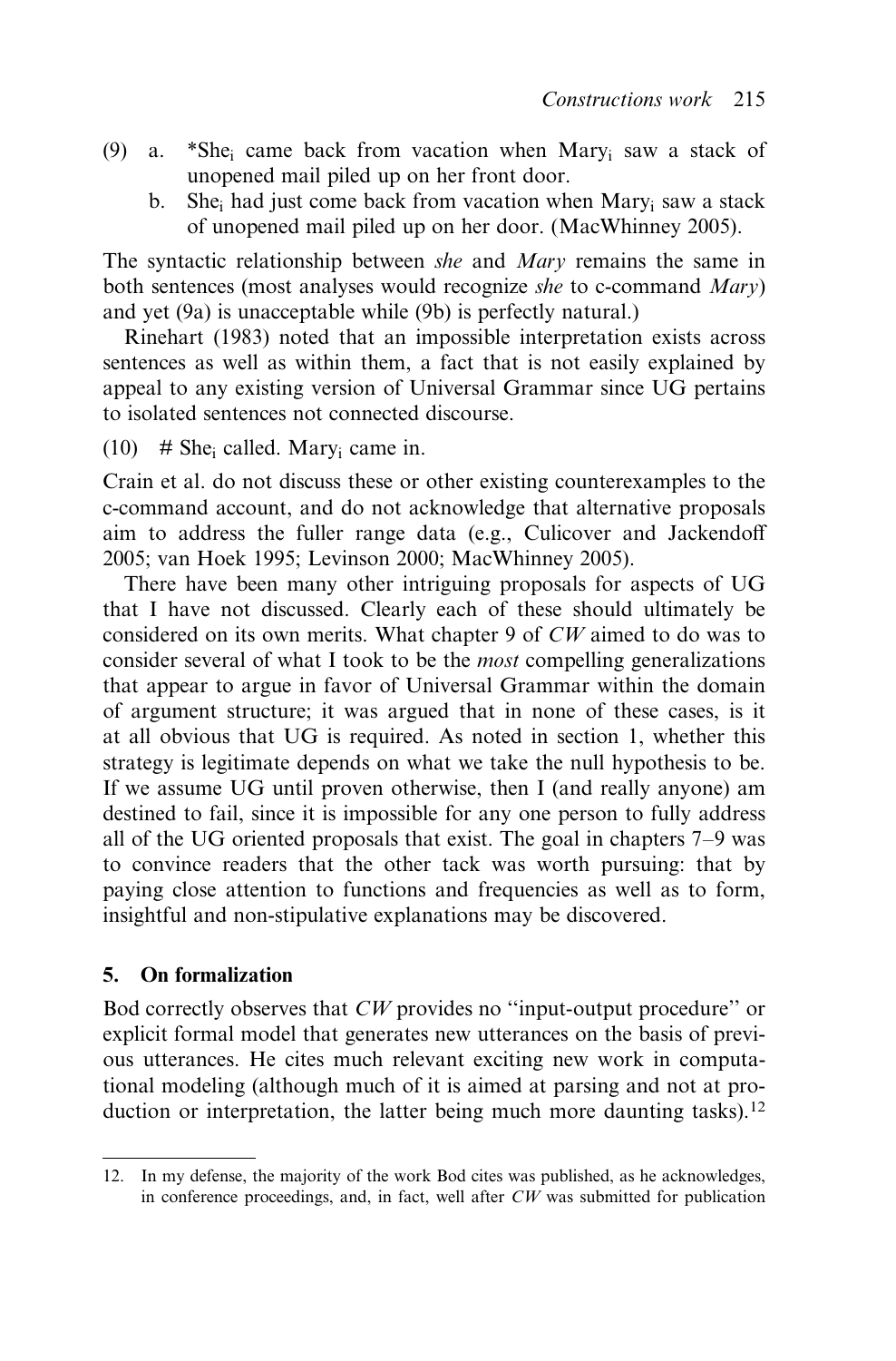Aside from the fact that I am not a computational linguist, my only hesitation in fully embracing symbolic algorithms is that they are typically based primarily if not entirely on distribution. As my own focus is on the specific lexical semantic and information structure aspects of constructions, the existing models do not serve my purposes, although they certainly provide existence proofs that many generalizations are implicit in the statistical information of large corpora.

Crain et al. are critical of the fact that I do not use formal semantic notation. I began graduate school in a joint math and philosophy program at Berkeley that focused on the study of logic. I do understand the appeal of necessary and sufficient conditions, set theoretic notations, and explicit deductive reasoning; I am also aware of the large body of insightful work within the formal semantics tradition. But early on, I became convinced that, formal semantics is not a very good representation for linguistic semantics because it is based on set theoretic notions and does not take into account lexical semantics, polysemy, motivation, or effects of worldknowledge (see Fillmore 1977; Jackendoff 1983; Lakoff 1987; Langacker 1987 for discussion of the relevant issues).

I am delighted that more than one formalism is available to constructionist approaches if one is so inclined. Sign-based Construction Grammar, being developed by Fillmore, Kay, Michaelis and Sag uses explicit and comprehensive unification-based as well as formal semantics formalisms. Jackendoff's conceptual semantics offers a different multi-tiered symbolic representation. Langacker's Cognitive Grammar offers yet another comprehensive formalism with much merit. My own humble preference is to simply state ideas as clearly as I know how. Sometimes this requires formalization, but often it does not.<sup>13</sup>

<sup>(</sup>which was in early 2005). The omission of reference to Bod's earlier work on DOP or to Steels' work on Fluid Construction Grammar was due simply to my ignorance of its existence at the time.

<sup>13.</sup> If I dare exemplify the sometimes gratuitous use of formalization with an example from my own work, let me offer the following case. In Goldberg (1995: 4), I defined constructions as follows:

C is a CONSTRUCTION if  $f_{def}$  C is is a form-meaning pair  $\langle F_i, S_i \rangle$  such that some aspect of  $F_i$  or some aspect of  $S_i$  is not strictly predictable from C's component parts or from other previously established constructions.

This definition has been widely cited as an adequate (if incorrect) definition of what was intended by the term, *construction*; to my knowledge no one has ever claimed no definition was given. And yet, clearly, the subscripts, capital letters, and angled brackets add absolutely nothing of content. Recognizing their vacuity, I have simply omitted this affectation in later work. Amusingly, Bod now suggests that  $CW$  lacks a definition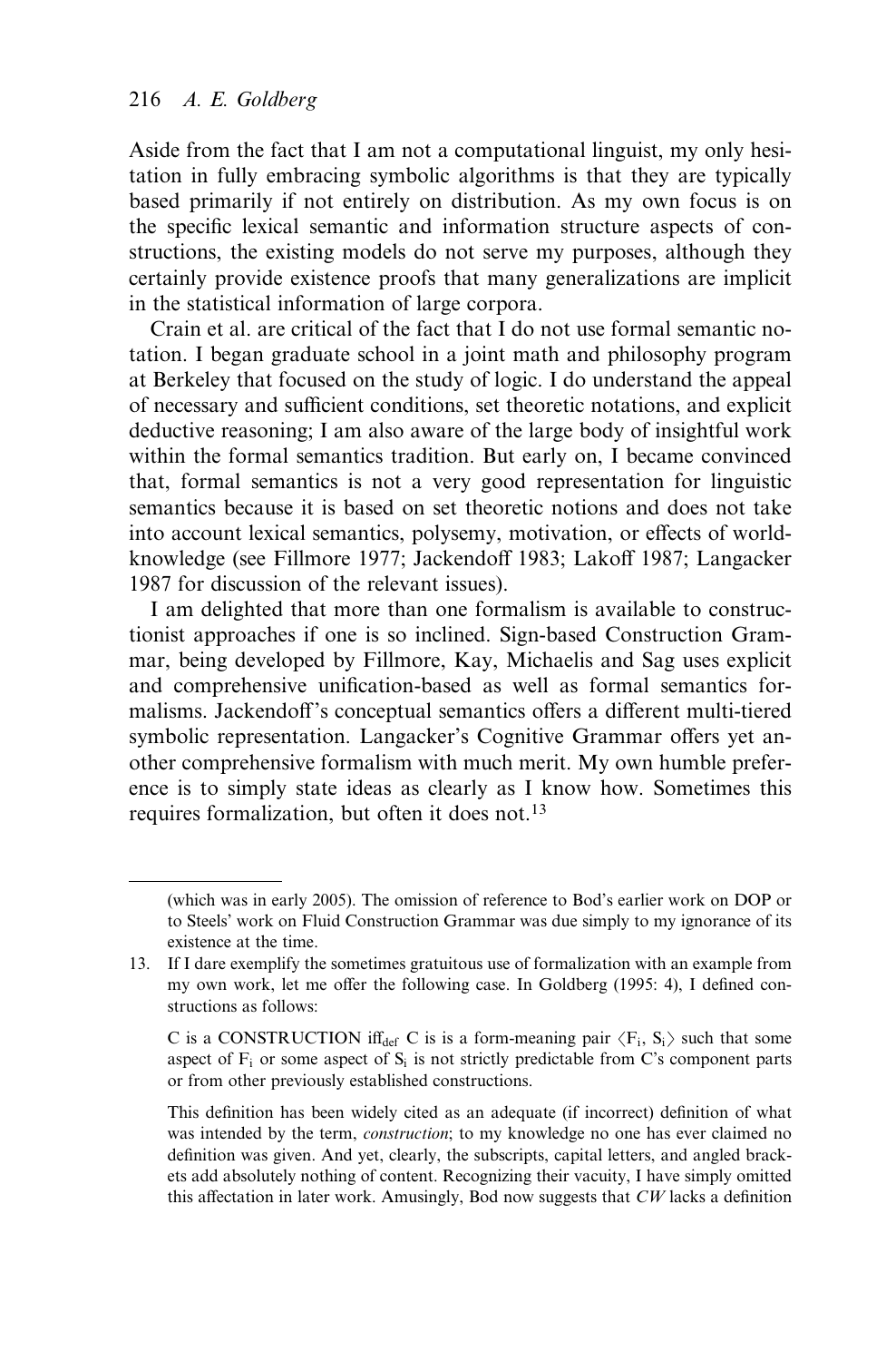#### 6. On processing

Bod observes that a full processing account is not proposed in CW. We know many things about language processing: comprehension is incremental and involves an interaction of semantics, pragmatics and world knowledge along with syntax; we know that more than one sense of an ambiguous word is accessed in certain contexts; We know that the use of one word or construction can have a small but measurable positive impact on whether the same word or construction is reused. We know that characteristics such as animacy, concreteness and frequency play a role in access. But at the end of the day we have very little understanding of exactly how we choose and combine constructions during on-line production, nor how constructions are deconstructed or interpreted in real contexts and in real time. Language processing strikes me as one of those fields in which everyone is examining a different small part of a large elephant; no one has managed as yet to see the entire animal. This issue is likely due to the fact that the issues involved are diverse and complicated. But the outstanding issues in this domain are in no way unique to the constructionist approach.

Some of Lieven, Bod and colleagues' recent work has begun to address a certain key part of the production process, as they propose constraints on how new utterances can be related to familiar or rote expressions. For example, Dabrowska and Lieven (2005) find that 90% of children's utterances in a dense database of 2 and 3 year olds' speech can be accounted for as either rote repetitions or minimal variations on children's own previous utterances. This work is very exciting and may well ultimately lead to clear constraints on the production of novel utterances.

They offer a "trace-back" model in which "the production of novel expressions involves the combination of symbolic units using two

of construction, while noting ''I understand (and agree) that 'any linguistic pattern is recognized as a construction  $[\dots]$ ' (Goldberg 2006: 5)." If we spell out the ellipsis in the passage, we find that constructions are defined as follows:

Any linguistic pattern is recognized as a construction as long as some aspect of its form or function is not strictly predictable from its component parts or from other constructions recognized to exist. In addition, patterns are stored as constructions even if they are fully predictable as long as they occur with sufficient frequency (see Ch. 3 for discussion).

One might legitimately worry about what counts as "sufficient frequency" (see in fact Gurevich and Goldberg for an exploration of this issue), but surely the newer definition is at least as sound as the earlier one (and, I believe, more valid).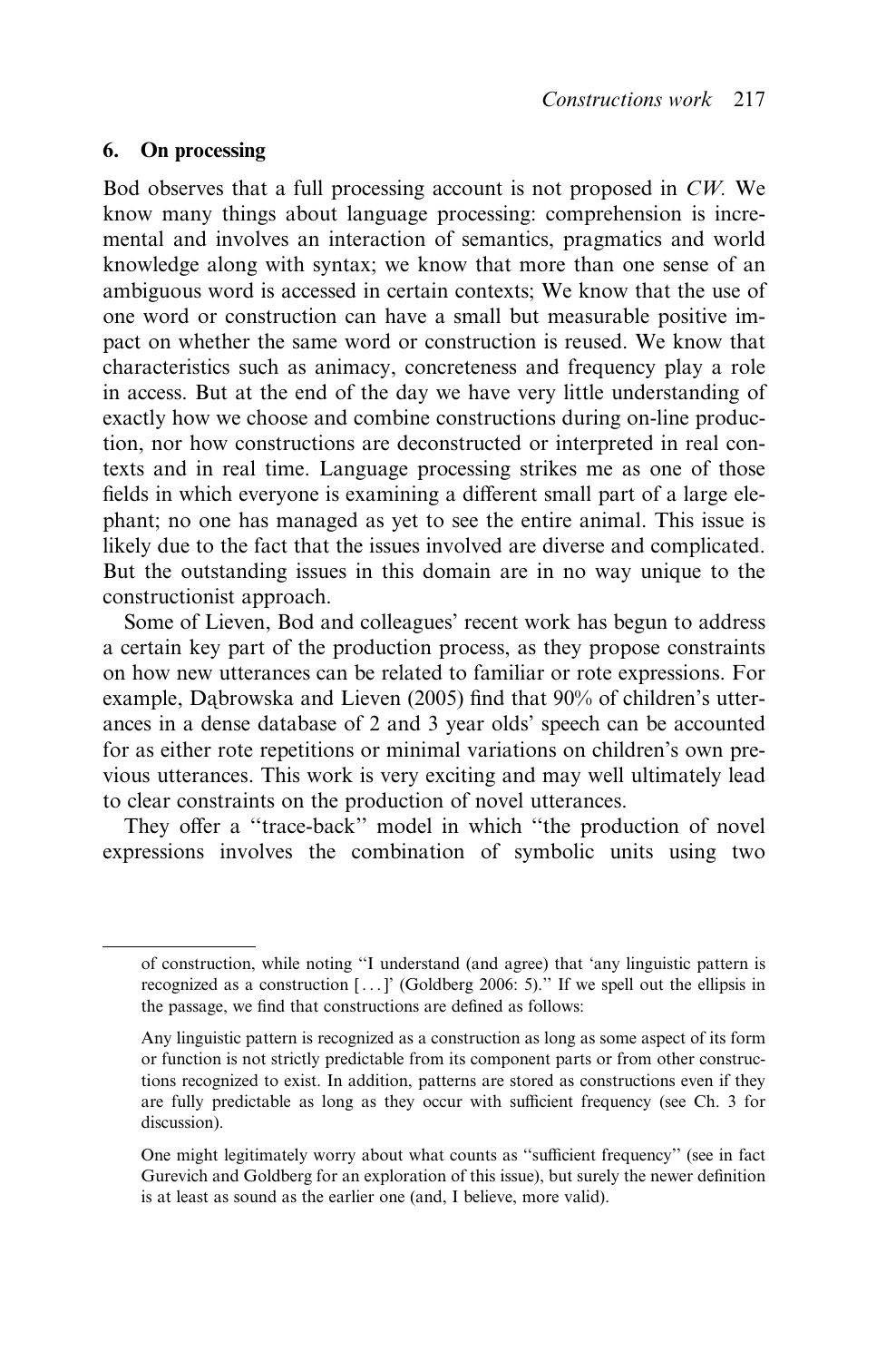operations: juxtaposition and superimposition'' (Da˛browska and Lieven 2005: 442). Superimposition (or ''insert'') involves filling a slot in a frame (or construction) with a phrase that fits the semantic and syntactic requirements of that slot (based on previously learned phrases) (cf. also Lieven et al. 2003; Bod 2006; Bannard et al. forthcoming for related models, although with somewhat less emphasis on semantics); this ''slotfilling'' is clearly important to allowing for generalizations and some version of it is assumed in all constructionist frameworks.

The trick is in deciding when a phrase fits the semantic and syntactic requirements. This is in fact the age-old question of partial productivity: determining when and to what extent slots are productive arguably depends on the degree of openness (the range of previously witnessed fillers in that slot) and statistical preemption (see  $CW$  chapter 6), although many NP slots are readily generalized from early on, even after exposure to a single NP filler (Tomasello et al. 1997). Processes of coercion are also relevant (Michaelis 2004; Jackendoff 1997).

Some versions of the traceback model allow for a second type of operation: juxtaposition. Juxtaposition involves simple concatonation of two frames when the two frames would be acceptable in either order (e.g., for vocatives and sentential adverbs). One question that arises is the following: If one generates a set of utterances using an analogous ''trace forward'' method on the basis of previously repeated utterances, is the resulting database consistent with the types of utterances children produce? Or would it overgenerate or undergenerate, producing strings that are more complex, more error ridden, or alternatively less creative than children actually produce? If the model does not overfit or underfit the data, it would provide a compelling demonstration that children's early utterances can be accounted for by these elementary operations (see Bannard et al., experiment 2, forthcoming for some relevant results).

### 7. A growing convergence

Langacker's article highlights the shared assumptions between Cognitive Grammar and the constructionist approach CW aims to support. This is of course no accident as ''the influence of Cognitive Grammar upon Cognitive Construction Grammar is hard to overestimate'' (Goldberg 2006: 220). Langacker argues that even the few points of disagreement noted in CW are overstated. I apologize if I misunderstood Langacker's (2005) remarks, and the agreement is welcome. In fact, reference to ''a constructionist approach'' throughout CW is explicitly intended as an umbrella term to unite the many grammars that have been given proper names, including both Cognitive Grammar and Construction Grammar.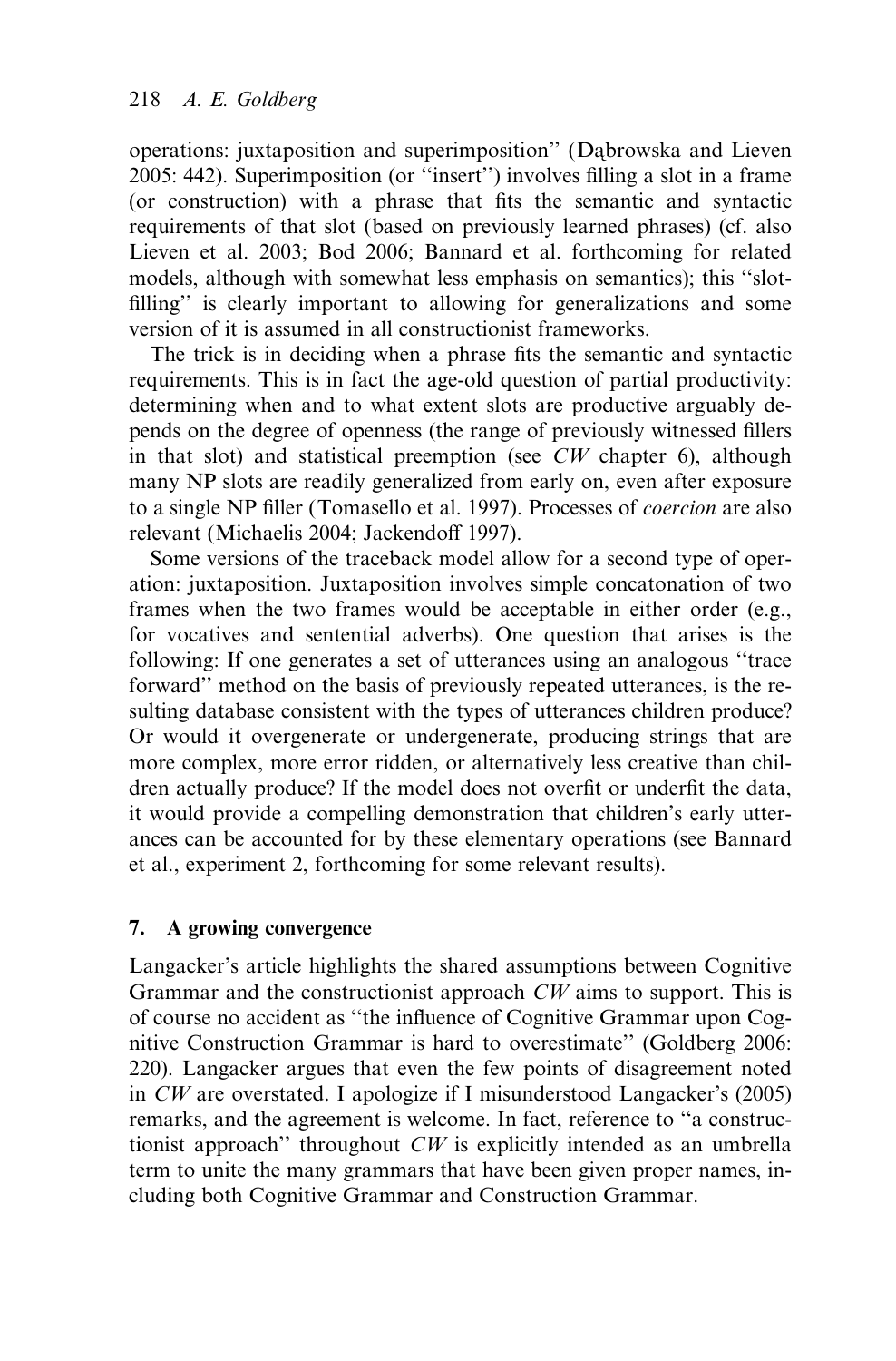As Lidz and Williams note, the constructionist approach shares much with LFG and HPSG as well, insofar as each is monostratal and eschews silent elements. Convergence across these frameworks is in fact steadily growing: Bresnan, the main architect of LFG, has moved toward a thoroughly usage-based, statistical approach to linguistic knowledge (e.g., Hay and Bresnan 2006). Sag, one of the major architects of HSGP, has been involved in developing a constructionist account of many traditional phenomena and is currently collaborating with Fillmore, Kay and Michaelis on a comprehensive monograph on (sign based) Construction Grammar (Sag forthcoming; Fillmore et al. forthcoming. Culicover and Jackendoff's "Simpler Syntax" proposals are also very much in the constructionist spirit (Culicover and Jackendoff 2005). Bod further notes much convergence within recent computational frameworks (e.g., Bod 2006; Steels 2005; cf. also Borovsky and Elman 2006; Perfors et al. 2007). Tomasello and colleagues' work adds evolutionary and comprehensive developmental dimensions (e.g., Herrmann and Tomasello 2006; Tomasello 2003; Tomasello, Carpenter and Liszkowski 2007). Bybee and others' work provides an important diachronic dimension (e.g., Bybee 1985, 1995). When it comes to theory building, I am definitely a lumper and not a splitter. The (mostly minor) differences among various cognitive, functionalist or usage-based approaches pale in comparison to the stark contrasts between these approaches and traditional generative grammar.

Perhaps not surprisingly, computational linguists wish CW were more formal and computational (Bod); typologists wish the work was more typological (Croft); and generativists would prefer to see more discussion of universal grammar proposals (Crain et al., Lidz and Williams). I appreciate that the reviews published elsewhere as well as in this volume as well have generally asked how the proposals might work in new contexts, with the aim of better enabling us to address language's myriad complexities (e.g., Acuña-Fariña 2006; Ariel 2008; Boas 2007; Bybee 2007; Hilpert 2006; Lieven this volume; Petré 2007; van Valin 2007).

The constructionist approach, like others, is clearly a work in progress. We need many researchers with different areas of expertise working together with a common aim of trying to understand Language without appeal to mysterious stipulations. I do not pretend to know all of the answers, or to have contributed much to many of the questions. Obviously a huge team effort is required. But it is clearly premature to retire constructions, as they remain at work.

Received 17 February 2008 Princeton University Revision received 21 May 2008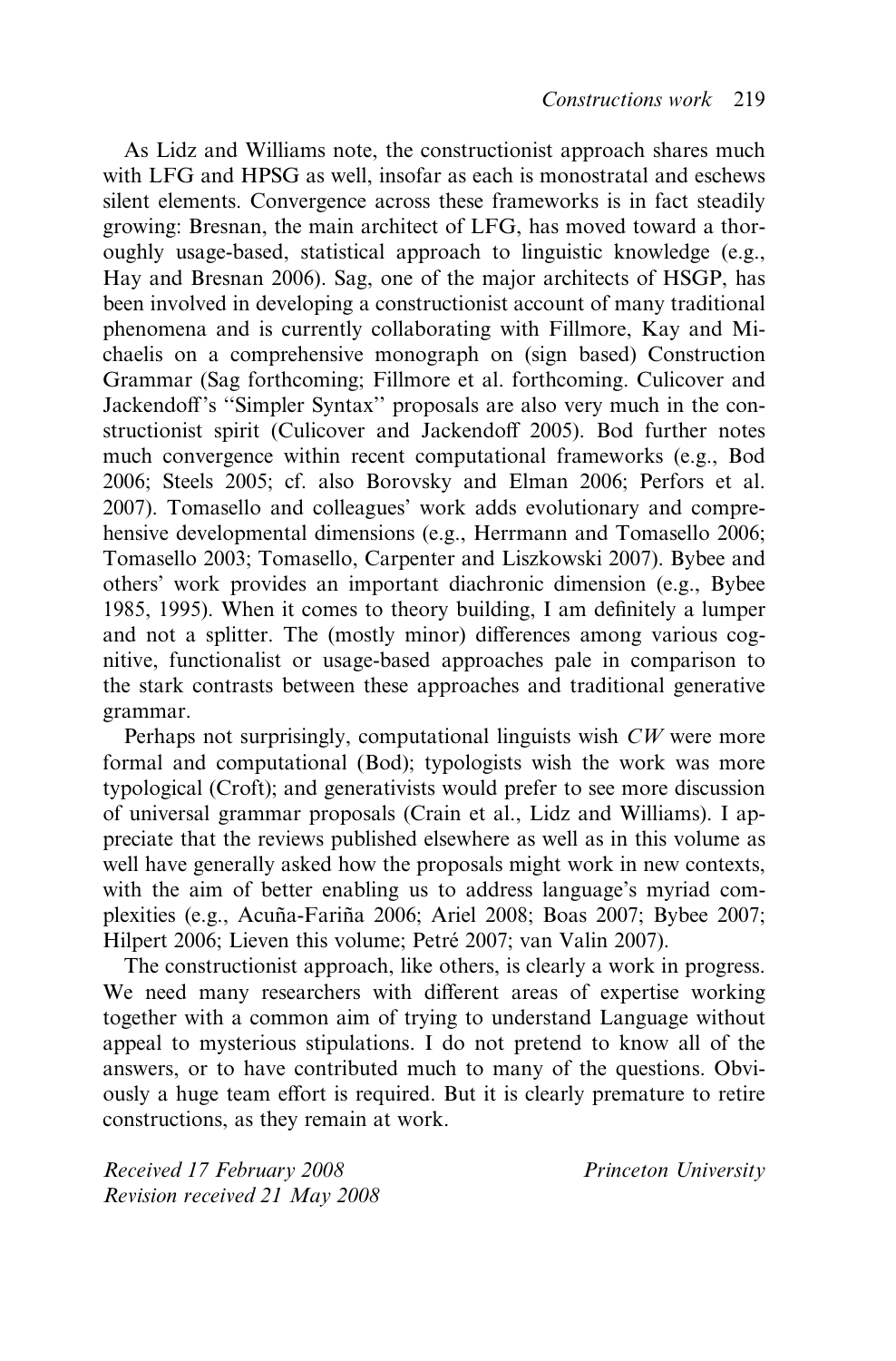## References

| Acuña-Fariña, J. C. |                                                                                 |
|---------------------|---------------------------------------------------------------------------------|
| 2006                | Review of Constructions at Work: The Nature of Generalizations in Lan-          |
|                     | guage. Folia Linguistica 40, 391-399.                                           |
|                     | Ambridge, Ben, Carolyn Rowland, Anna Theakston, and Michael Tomasello           |
| 2006                | Comparing different accounts of inversion errors in children's non-subject      |
|                     | wh-questions: 'What experimental data can tell us?' Journal of Child Lan-       |
|                     | guage 33(3), 519–557.                                                           |
|                     | Ambridge, Ben and Adele E. Goldberg                                             |
| 2008                | The island status of clausal complements: Evidence in favor of an informa-      |
|                     | tion structure explanation. Cognitive Linguistics 19(3), 357–389.               |
| Ariel, Mira         |                                                                                 |
| 2008                | Review of Constructions at Work: The Nature of Generalizations in language.     |
|                     | Language 84(3), 632–636.                                                        |
|                     | Bannard, Colin, Elena Lieven, and Michael Tomasello                             |
| forth-              | Modeling children's early grammatical knowledge. Max Planck Institute for       |
|                     | Evolutionary Anthropology, Leipzig, Germany.                                    |
| coming              |                                                                                 |
| Bates, Elizabeth    |                                                                                 |
| 1993                | Modularity, Domain Specificity and the Development of Language. Center          |
|                     | for Research in Language, UCSD.                                                 |
| Boas, Hans          |                                                                                 |
| 2007                | Construction Grammar in the twenty-first century. Review of Constructions       |
|                     | at work. English Language and Linguistics 11(3), 569–585.                       |
| Bod, Rens           |                                                                                 |
| 2006                | Exemplar-based syntax: How to get productivity from examples. The Lin-          |
|                     | guistic Review 23, 291-320.                                                     |
|                     | Borovsky, Arielle and Jeff Elman                                                |
| 2006                | Language input and semantic categories: a relation between cognition and        |
|                     | early word learning. Journal of Child Language 33, 759–790.                     |
|                     | Boyd, Jeremy, Erin Gottschalk, and Adele E. Goldberg                            |
| forth-              | Linking rule acquisition in novel phrasal constructions Language Learning.      |
| coming              |                                                                                 |
| Bybee, Joan         |                                                                                 |
| 1985                | Morphology: A Study of the Relation between Meaning and Form. Amster-           |
|                     | dam: John Benjamins Publishing Company.                                         |
| Bybee, Joan         |                                                                                 |
| 1995                | Regular morphology and the lexicon. <i>Language and Cognitive Processes</i> 10, |
|                     | 425-455.                                                                        |
| Bybee, Joan         |                                                                                 |
| 2007                | Review of Constructions at Work: The Nature of Generalizations in Lan-          |
|                     | guage. Journal of Child Language 34, 692-697.                                   |
|                     |                                                                                 |
| Bybee, Joan         |                                                                                 |
| 2008                | Usage-based grammar and Second Language Acquisition. In Robinson, P.            |
|                     | and N. Ellis (eds.), Handbook of Cognitive Linguistics and Second Language      |
|                     | Acquisition. 216-236.                                                           |
|                     | Casenhiser, Devin and Adele E. Goldberg                                         |
| 2005                | Fast mapping of a phrasal form and meaning. Developmental Science 8,            |
|                     | $500 - 508$ .                                                                   |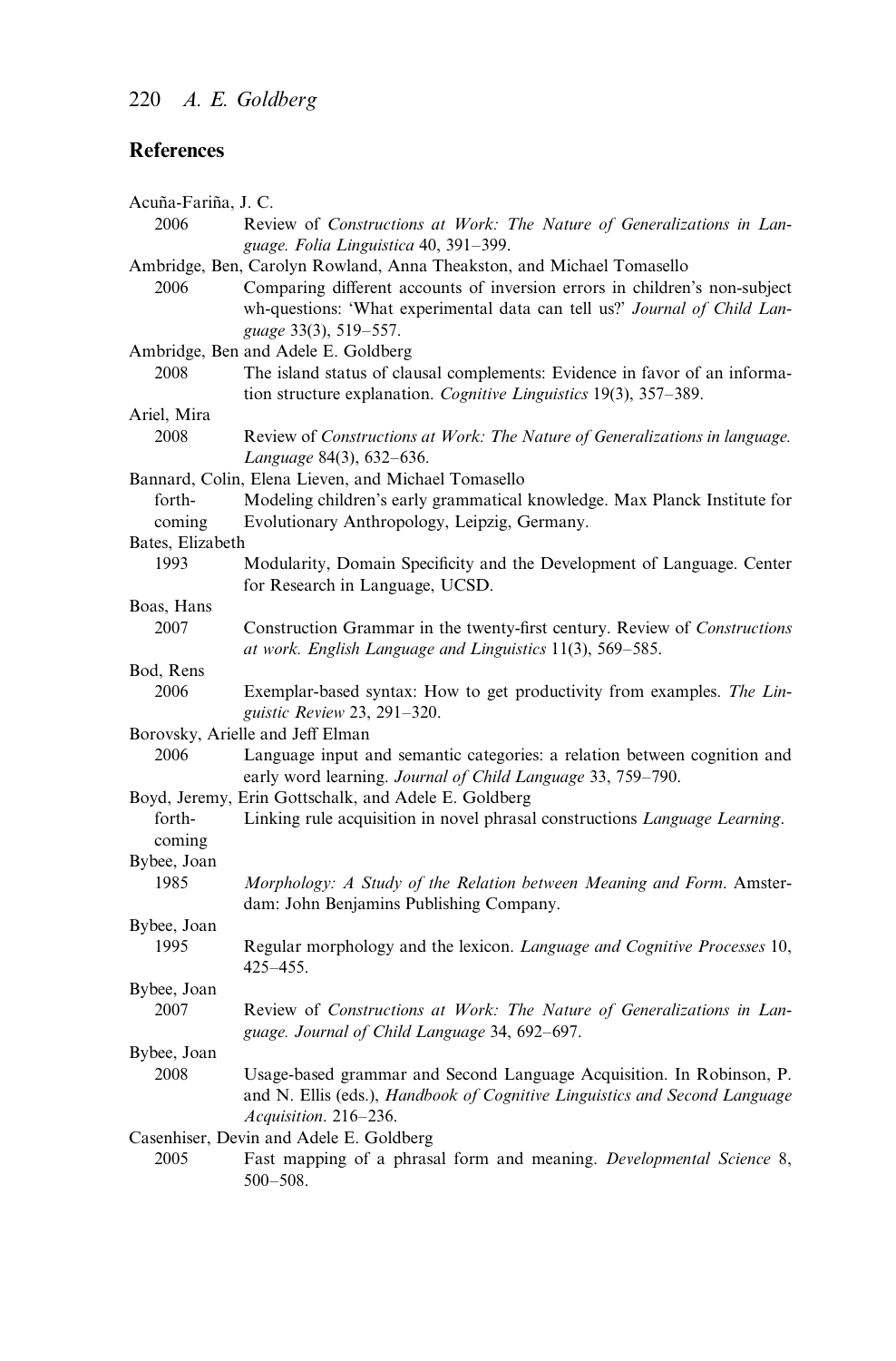| Chomsky, Noam                                              |                                                                                                                                                                                                           |  |  |
|------------------------------------------------------------|-----------------------------------------------------------------------------------------------------------------------------------------------------------------------------------------------------------|--|--|
| 1965                                                       | Aspects of the Theory of Syntax. Cambridge, MA: MIT Press.                                                                                                                                                |  |  |
| Chomsky, Noam                                              |                                                                                                                                                                                                           |  |  |
| 2000                                                       | Derivation by phase. In Kenstowicz, M. (ed.), Ken Hale, A Life in Lan-<br>guage. Cambridge, MA; MIT Press.                                                                                                |  |  |
|                                                            | Culicover, Peter W. and Ray Jackendoff                                                                                                                                                                    |  |  |
| 2005                                                       | Simpler Syntax. Oxford: University of Oxford Press.                                                                                                                                                       |  |  |
|                                                            | Dąbrowska, Ewa and Elena Lieven                                                                                                                                                                           |  |  |
| 2005                                                       | Towards a lexically specific grammar of children's question constructions.<br>Cognitive Linguistics 16(3), 437-434.                                                                                       |  |  |
| Erteschik-Shir Nomi                                        |                                                                                                                                                                                                           |  |  |
| 1973                                                       | On the nature of island constraints. Indiana University Linguistics Club.                                                                                                                                 |  |  |
| Fillmore, Charles J.                                       |                                                                                                                                                                                                           |  |  |
| 1977                                                       | Topics in lexical semantics. In Cole, R. (ed.), Current Issues in Linguistic<br>Theory. 76-138. Bloomington: Indiana University Press.                                                                    |  |  |
|                                                            | Fillmore, Charles J., Paul Kay, and Mary Catherine O'Connor                                                                                                                                               |  |  |
| 1998                                                       | Regularity and Idiomaticity in Grammatical Constructions: the case of Let                                                                                                                                 |  |  |
|                                                            | alone. Language 64(33), 501-538.                                                                                                                                                                          |  |  |
|                                                            | Fillmore, Charles J., Paul Kay, Laura A. Michaelis, and Ivan Sag                                                                                                                                          |  |  |
| forth-                                                     | Sign-based Construction Grammar. Stanford: CSLI Publications.                                                                                                                                             |  |  |
| coming                                                     |                                                                                                                                                                                                           |  |  |
| Fodor, J.D.                                                |                                                                                                                                                                                                           |  |  |
| 1991                                                       | Sentence processing and the mental grammar. In Sells, P., S. M. Shieber,<br>and T. Wasow (eds.), Foundational Issues in Natural Language. Cambridge,<br>MA: MIT Press.                                    |  |  |
| Geurts, B.                                                 |                                                                                                                                                                                                           |  |  |
| 2000                                                       | Review of Stephen Crain and Rosalind Thorton's 1998 Investigations in<br>Universal Grammar: a guide to experiments on the acquisition of syntax<br>and semantics. Linguistics and Philosophy 23, 523–532. |  |  |
| Goldberg, Adele E.                                         |                                                                                                                                                                                                           |  |  |
| 1995                                                       | Constructions: A Construction Grammar Approach to Argument Structure.<br>Chicago: University of Chicago Press.                                                                                            |  |  |
| Goldberg, Adele E.                                         |                                                                                                                                                                                                           |  |  |
| 1996                                                       | Making one's way through the data. In Shibatani, M. and S. Thompson<br>(eds.), Grammatical Constructions: Their Form and Meaning. Oxford: Clar-<br>endon Press, 29–53.                                    |  |  |
| Goldberg, Adele E.                                         |                                                                                                                                                                                                           |  |  |
| 2006                                                       | Constructions at Work: The Nature of Generalization in Language. Oxford:<br>Oxford University Press.                                                                                                      |  |  |
| Goldberg, Adele E.                                         |                                                                                                                                                                                                           |  |  |
| This                                                       | The nature of generalization in language. Cognitive Linguistics.                                                                                                                                          |  |  |
| volume                                                     |                                                                                                                                                                                                           |  |  |
| 2008                                                       | Universal Grammar? Or prerequisites for natural language? Brain and<br><b>Behavioral Sciences.</b>                                                                                                        |  |  |
| Goldberg, Adele E., Devin Casenhiser, and Nitya Sethuraman |                                                                                                                                                                                                           |  |  |
| 2004                                                       | Learning argument structure generalizations. Cognitive Linguistics 14, 289-<br>316.                                                                                                                       |  |  |
| Gurevich, Olya and Adele E. Goldberg                       |                                                                                                                                                                                                           |  |  |
| forth-<br>coming                                           | Incidental verbatim memory of language. Princeton University.                                                                                                                                             |  |  |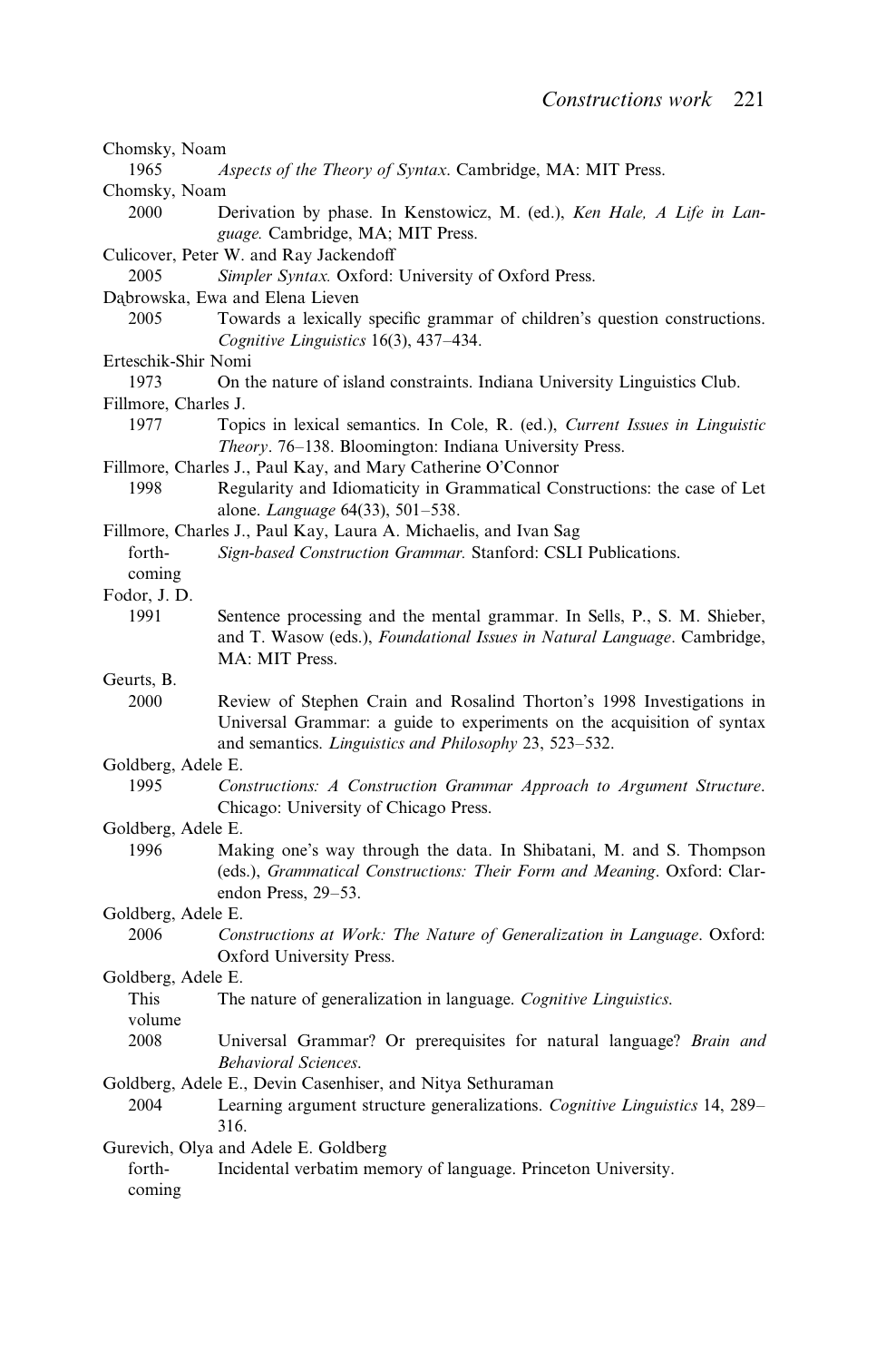|                          | Hauser, Marc D., Noam Chomsky, and Tecumseh W. Fitch                                                                                                                                    |
|--------------------------|-----------------------------------------------------------------------------------------------------------------------------------------------------------------------------------------|
| 2002                     | The faculty of language: What is it, who has it, and how did it evolve?<br>Science 298, 1569-1579.                                                                                      |
| Hay, J. and Joan Bresnan |                                                                                                                                                                                         |
| 2006                     | Spoken syntax: The phonetics of giving a hand in New Zealand English. The<br>Linguistic Review 23, 321-349.                                                                             |
|                          | Herrmann, E. and Tomasello, Michael                                                                                                                                                     |
| 2006                     | Apes' and children's understanding of cooperative and competitive motives<br>in a communicative situation. <i>Developmental Science</i> 9(5), 518–529.                                  |
| Hilpert, Martin          |                                                                                                                                                                                         |
| 2006                     | Review of Constructions at Work: The Nature of Generalization in Lan-<br><i>guage.</i> http://www.cognitivelinguistics.org/Reviews/goldberg.                                            |
| Jackendoff, Ray          |                                                                                                                                                                                         |
| 1983                     | Semantics and Cognition. Cambridge: Cambridge: MIT Press.                                                                                                                               |
| Jackendoff, Ray          |                                                                                                                                                                                         |
| 1997                     | The Architecture of the Language Faculty. Cambridge, MA: MIT Press.                                                                                                                     |
|                          | Jackendoff, Ray and Steven Pinker                                                                                                                                                       |
| 2005                     | The nature of the language faculty and its implications for evolution of<br>language (Reply to Fitch, Hauser and Chomsky). Cognition.                                                   |
|                          | Kidd, Evan, Elena Lieven and Michael Tomasello                                                                                                                                          |
| 2006                     | Examining the contribution of lexical frequency and working memory to the                                                                                                               |
|                          | acquisition of syntax. Cognitive Development.                                                                                                                                           |
| Lakoff, George           |                                                                                                                                                                                         |
| 1987                     | Women, Fire, and Dangerous Things: What Categories Reveal about the<br>Mind. Chicago: University of Chicago Press.                                                                      |
|                          | Lakoff, George and Claudia Brugman                                                                                                                                                      |
| 1987                     | The semantics of aux-inversion and anaphora constraints.                                                                                                                                |
| Langacker, Ronald W.     |                                                                                                                                                                                         |
| 1987                     | Foundations of cognitive grammar Volume I. Stanford, CA: Stanford Uni-<br>versity Press.                                                                                                |
| Langacker, Ronald W.     |                                                                                                                                                                                         |
| 2005                     | Construction Grammars: Cognitive, radical, and less So. In Ruiz de Men-                                                                                                                 |
|                          | doza Ibáñez, F. J. and M. Sandra Peña Cervel (eds.), Cognitive Linguistics:<br>Internal Dynamics and Interdisciplinary Interaction. Berlin and New York:<br>Mouton de Gruyter, 101-159. |
| Levinson, Stephen C.     |                                                                                                                                                                                         |
| 2000                     | Presumptive Meanings: The Theory of Generalized Conversational Implica-<br>ture. MIT Press.                                                                                             |
|                          | Lidz, Jeffrey, Lila Gleitman, and Henry Gleitman                                                                                                                                        |
| 2003                     | Cognition.                                                                                                                                                                              |
|                          | Lieven, Elena, Heike Behrens, Jennifer Speakers, and Michael Tomasello                                                                                                                  |
| 2003                     | Early syntactic creativity: A usage-based approach. Journal of Child Lan-<br>guage 30, 333-370.                                                                                         |
|                          | Lewis, J. D. and Jeff L. Elman                                                                                                                                                          |
| 2001                     | Learnability and the statistical structure of language: poverty of stimulus<br>arguments revisited. Paper presented at the Annual Boston University Con-                                |
|                          | ference on Language Development.                                                                                                                                                        |
| MacWhinney, Brian        |                                                                                                                                                                                         |
| 2005                     | The emergence of grammar from perspective taking. In Pecher, D. and                                                                                                                     |
|                          | R. Zwaan (eds.), The Grounding of Cognition: The Role of Perception and                                                                                                                 |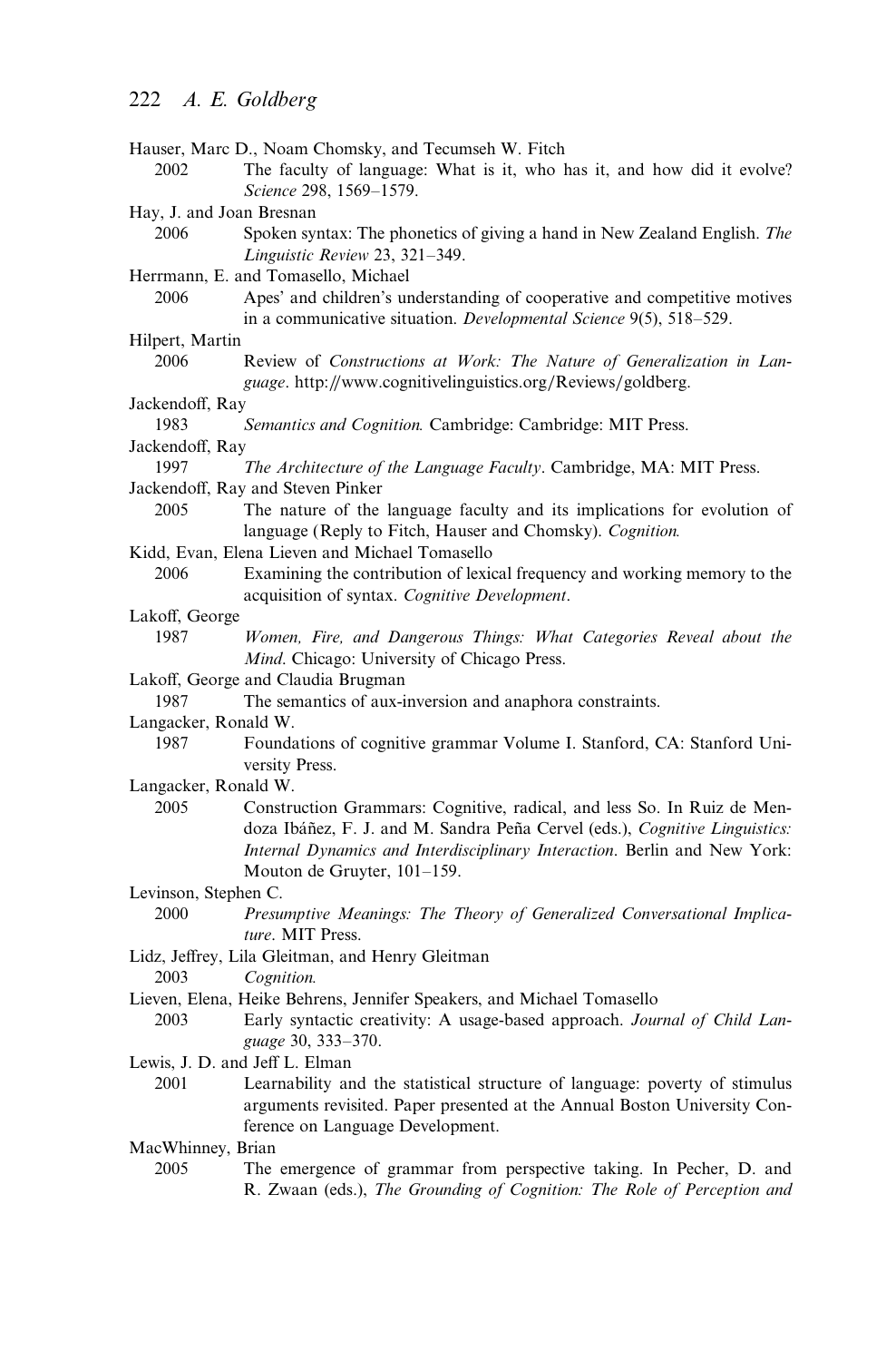|                                                                   | Action in Memory, Language, and Thinking. Cambridge, UK: Cambridge                                                                    |  |  |  |
|-------------------------------------------------------------------|---------------------------------------------------------------------------------------------------------------------------------------|--|--|--|
|                                                                   | University Press.                                                                                                                     |  |  |  |
| Michaelis, Laura                                                  |                                                                                                                                       |  |  |  |
| 2004                                                              | Type shifting in Construction Grammar: an integrated approach to aspec-<br>tual coercion. Cognitive Linguistics $15, 1-67$ .          |  |  |  |
| Newmeyer, Frederick                                               |                                                                                                                                       |  |  |  |
| 2000                                                              | Language Form and Language Function. Cambridge, MA: MIT Press.                                                                        |  |  |  |
| Newmeyer, Frederick                                               |                                                                                                                                       |  |  |  |
| 2005                                                              | Possible and Probable Languages: A Generative Perspective on Language<br>Typology. Oxford: Oxford University Press.                   |  |  |  |
|                                                                   | Perfors, Amy, Joshua B. Tenenbaum, and Terry Regier                                                                                   |  |  |  |
| forth-<br>coming                                                  | The learnability of abstract syntactic principles. Cognition.                                                                         |  |  |  |
|                                                                   | Perfors, A., C. Kemp, J. Tenebaum, and E. Wonnacott                                                                                   |  |  |  |
| 2007                                                              | Learning inductive constraints: The acquisition of verb argument construc-<br>tions. MIT.                                             |  |  |  |
| Petré, Peter                                                      |                                                                                                                                       |  |  |  |
| 2007                                                              | Review of <i>Constructions at Work</i> : the nature of generalization in Language.<br>linguist@LINGUISTLIST.ORG.                      |  |  |  |
|                                                                   | Pinker, Steven and Ray Jackendoff                                                                                                     |  |  |  |
| 2005                                                              | The faculty of language: What's special about it? Cognition 95, 201-236.                                                              |  |  |  |
|                                                                   | Reali, F. and M. H. Christansen                                                                                                       |  |  |  |
| 2005                                                              | Uncovering the richness of the stimulus: structure dependence and indirect<br>statistical evidence. Cognitive Science 29, 1007-1028.  |  |  |  |
| Rinehart, Tanya                                                   |                                                                                                                                       |  |  |  |
| 1983                                                              | Anaphora and semantic interpretation.                                                                                                 |  |  |  |
| Rowland, Carolyn                                                  |                                                                                                                                       |  |  |  |
| 2006                                                              | Explaining errors in children's questions. Cognition 104(1), 106–134.                                                                 |  |  |  |
| Sag, Ivan                                                         |                                                                                                                                       |  |  |  |
| forth-                                                            | English filler-gap constructions. Stanford University.                                                                                |  |  |  |
| coming                                                            |                                                                                                                                       |  |  |  |
|                                                                   | Scholz, Barbara B., and Geoffrey K. Pullum                                                                                            |  |  |  |
| 2006                                                              | Irrational nativist exuberance. In Stainton, Robert J. (ed.), Contemporary<br>Debates in Cognitive Science. Oxford: Blackwell, 59-80. |  |  |  |
| Steels, Luc                                                       |                                                                                                                                       |  |  |  |
| 2005                                                              | The role of Construction Grammar in Fluid Language Grounding. Artificial<br>Intelligence.                                             |  |  |  |
| Tomasello, Michael                                                |                                                                                                                                       |  |  |  |
| 2003                                                              | Constructing a Language: A Usage-based Theory of Language Acquisition.<br>Cambridge, MA: Harvard University Press.                    |  |  |  |
| Tomasello, Michael                                                |                                                                                                                                       |  |  |  |
| 2004                                                              | What kind of evidence could refute the UG hypothesis? Commentary on                                                                   |  |  |  |
|                                                                   | Wunderlich. Studies in Language 28, 642-645.                                                                                          |  |  |  |
| Tomasello, Michael                                                |                                                                                                                                       |  |  |  |
| 2008                                                              | Origins of Human Communication. Bradford Books.                                                                                       |  |  |  |
| Tomasello, Michael, Nameera Akhtar, Kelly Dodson, and Laura Rekau |                                                                                                                                       |  |  |  |
| 1997                                                              | Differential productivity in young children's use of nouns and verbs. Journal<br>of Child Language 24, 373-387.                       |  |  |  |
| Tomasello, Michael, Malinda Carpenter, and Ulf Liszkowski         |                                                                                                                                       |  |  |  |
| 2007                                                              | A new look at infant pointing. Child Development 78, 705-722.                                                                         |  |  |  |